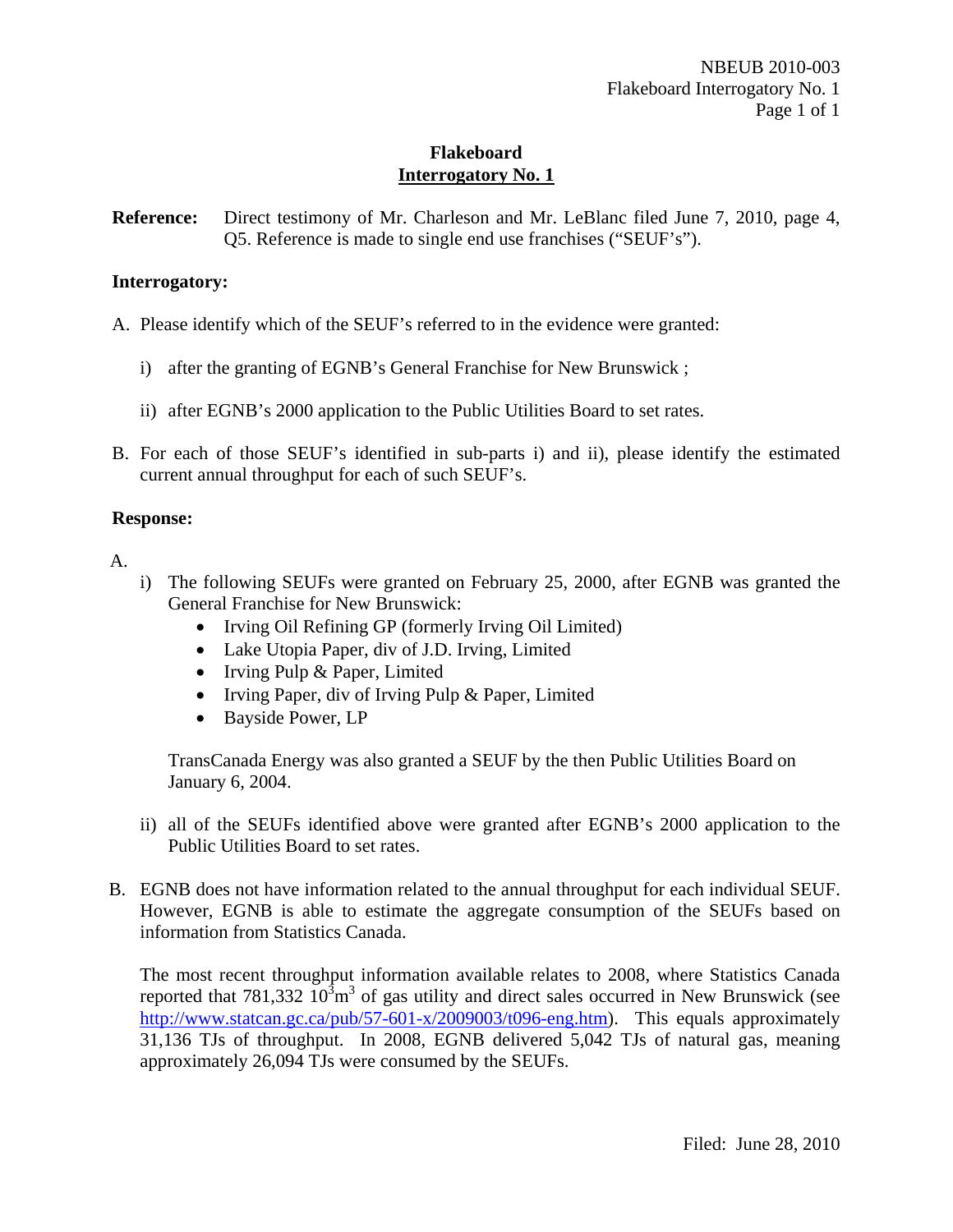**Reference:** Direct testimony of Mr. Charleson and Mr. LeBlanc filed June 7, 2010, page 5, Q6.

#### **Interrogatory:**

- A. Provide all evidence EGNB has to support its evidence that natural gas' price advantage over electricity "evaporated quickly just as EGNB entered the market ..."
- B. Provide a chart which identifies the price advantage, or disadvantage as the case may be, of natural gas relative to electricity commencing in 1995 and running through to the current date. Please identify in this how the 'price advantage' is determined.
- C. Provide the same for the price advantage/disadvantage of natural gas to light fuel oil during the same period.

#### **Response:**

A. The following table compares the projected end-use energy costs for electricity and natural gas for the period 2001 to 2020. This forecast was prepared in March 1999 and was included in EGNB's Proposal to the province.

#### **Projected New Brunswick End-User Energy Prices - Electric**

|                                       | 2001         | 2002           |      | 2003      |     | 2004                                |      | 2005            |   | 2006     |      | 2007              |    | 2008     |      | 2009              | 2010    |
|---------------------------------------|--------------|----------------|------|-----------|-----|-------------------------------------|------|-----------------|---|----------|------|-------------------|----|----------|------|-------------------|---------|
| Residential                           |              |                |      |           |     |                                     |      |                 |   |          |      |                   |    |          |      |                   |         |
| \$/GJ Electricity (NB Power)          |              | 19.85 \$ 20.18 |      |           |     | \$ 20.55 \$ 21.00 \$ 21.46 \$ 21.93 |      |                 |   |          |      | \$ 22.39 \$ 22.80 |    |          |      | \$ 23.28 \$ 23.77 |         |
| <b>Electric Annual Cost</b>           | \$<br>896.⊺  | .928           | -SS  | l.963     |     | \$ 2.006                            | \$   | 2.050           |   | \$ 2.095 |      | \$ 2,139          |    | \$ 2.178 |      | \$2.223           | \$2.270 |
| \$/GJ Natural Gas                     | \$<br>5.37   | 5.43           | - \$ | $5.54$ \$ |     | 6.86                                | - \$ | $7.00 \quad$ \$ |   | 7.17     | -S   | 7.40              | -S |          | \$.  | 7.88              | 8.09    |
| Natural Gas Annual Cost               | \$<br>613 \$ | 620            | -\$  | 632       | -\$ | 783                                 | - \$ | 798 \$          |   | 818      | - \$ | 845 \$            |    | 879      | - \$ | 899               | 923     |
| Absolute Savings Over Electric        | \$<br>1.283  | .308           |      | .331      |     | .223                                | S    | .252            | S | .277     | S    | 1.294             | S  | .298     | S    | 1.324             | 1.347   |
| <b>Relative Savings Over Electric</b> | 68%          | 68%            |      | 68%       |     | 61%                                 |      | 61%             |   | 61%      |      | 61%               |    | 60%      |      | 60%               | 59%     |

The following table compares the actual end-use energy costs for the period March 2001 to June 2010:

#### **Actual New Brunswick End-User Energy Prices - Electric**

| Residential                           | 2001<br>(9Months) | 2002    |     | 2003            |          | 2004  |    | 2005      | 2006           |     | 2007              |     | 2008  |     | 2009             | 2010<br>(6 months) |
|---------------------------------------|-------------------|---------|-----|-----------------|----------|-------|----|-----------|----------------|-----|-------------------|-----|-------|-----|------------------|--------------------|
| \$/GJ Electricity (NB Power)          | 17.93             | \$17.72 |     | 18.20           | -SS      | 18.71 | S  |           | 19.58 \$ 20.71 |     | \$ 22.70 \$ 24.95 |     |       | S.  | $26.02 \quad$ \$ | 26.55              |
| <b>Electric Annual Cost</b>           | $1.713$ \$        | 1.692   | \$. | 1.739           | <b>S</b> | 1.788 | \$ | 1,870     | \$1,978        |     | \$ 2,169 \$ 2,383 |     |       |     |                  | \$ 2,485 \$ 2,536  |
| \$/GJ Natural Gas                     | $11.24$ \$        | 9.94    | \$. | 13.32           | - \$     | 13.33 | S  |           | 17.03 \$ 18.72 | S.  | 15.41 \$ 17.28    |     |       | S.  |                  | 17.50 \$ 16.89     |
| Natural Gas Annual Cost               | 1.283             | \$1.134 |     | $^{\circ}$ .520 | S.       | .521  | S  | .943      | \$2.135        | S   | 1.759             | \$. | 1.971 | S.  | .996             | 1.927              |
| Absolute Savings Over Electric        | \$<br>430 \$      | 558     |     | 219             |          | 267   |    | $(73)$ \$ | (157)          | \$. | 410 \$            |     | 412   | \$. | 489 \$           | 609                |
| <b>Relative Savings Over Electric</b> | 25%               | 33%     |     | 13%             |          | 15%   |    | -4%       | -8%            |     | 19%               |     | 17%   |     | 20%              | 24%                |

The relative savings in the electric market was forecast to range from 68% in 2001 to 59% by 2010. Actual relative savings ranged from 25% in 2001 to negative 8% in 2006. Savings increased in 2007 to 19% as a result of the introduction of the SGSRE rate, which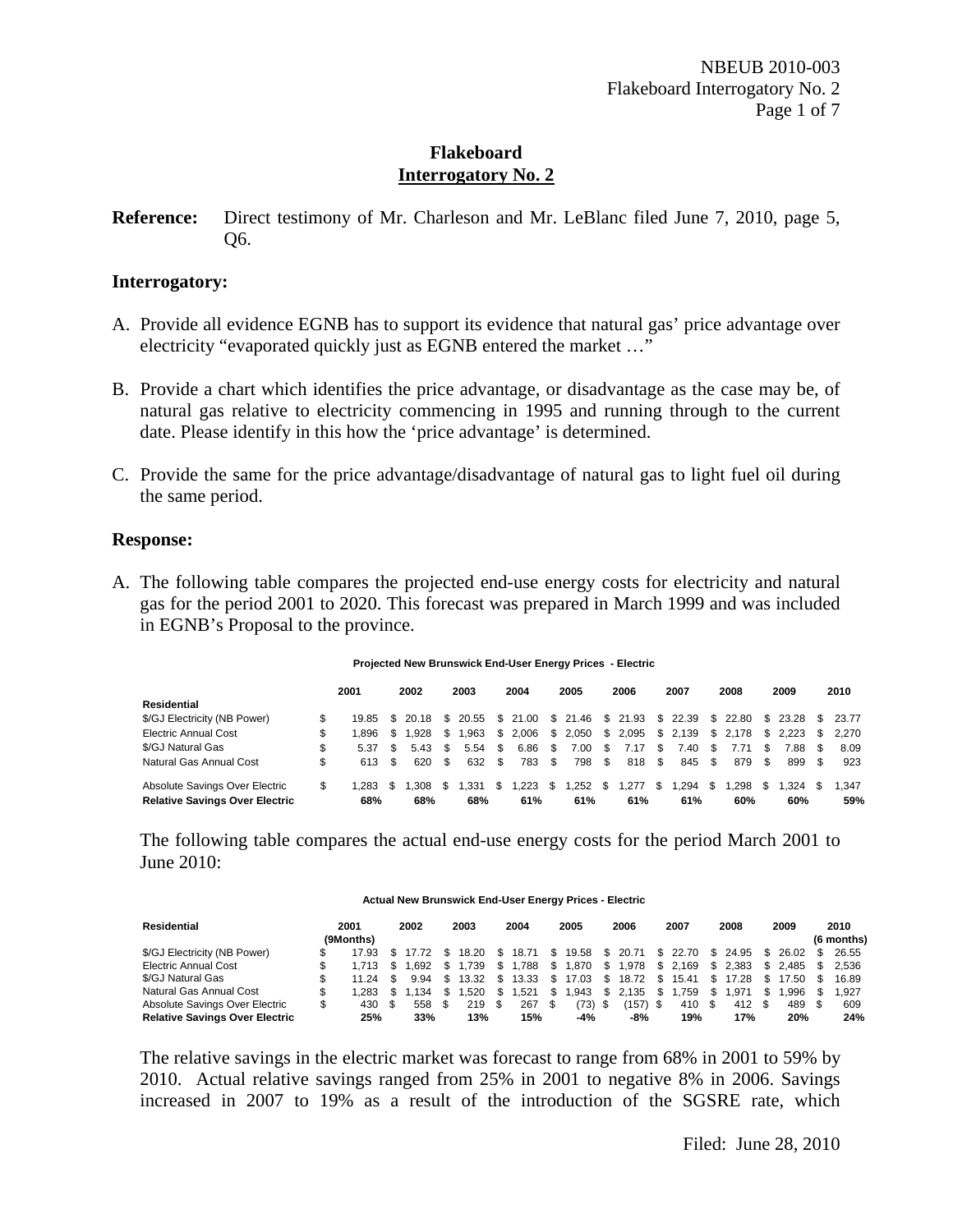necessitated a \$4.21 per GJ reduction in the distribution rate. The following chart depicts the actual full year relative saving versus the March 1999 forecast for the period 2002 to 2009.



**Forecast Savings vs. Actual**

This clearly demonstrates that the price advantage over electricity evaporated between the time EGNB prepared its proposal and when it entered the market.

B. The following table shows the actual monthly costs and savings between natural gas and electricity for the period March 2001 to June 2010:

| Date     | <b>Delivered</b><br>Gas \$/GJ | <b>Total Delivered</b><br>Cost SGS or<br><b>SGSRE</b> | NBP \$/GJ | <b>Total Delivered</b><br><b>Cost NB Power</b> | Absolute<br><b>Savings</b> | <b>Relative</b><br><b>Savings</b> |
|----------|-------------------------------|-------------------------------------------------------|-----------|------------------------------------------------|----------------------------|-----------------------------------|
| Mar-01   | 12.37                         | 190.89                                                | 16.48     | 225.81                                         | 34.93                      | 15%                               |
| Apr-01   | 13.18                         | 129.84                                                | 16.88     | 142.32                                         | 12.49                      | 9%                                |
| $May-01$ | 13.14                         | 83.46                                                 | 17.33     | 88.67                                          | 5.21                       | 6%                                |
| Jun-01   | 14.36                         | 35.36                                                 | 20.04     | 35.27                                          | (0.09)                     | $0\%$                             |
| Jul-01   | 13.09                         | 36.12                                                 | 18.83     | 42.38                                          | 6.26                       | 15%                               |
| Aug-01   | 12.58                         | 39.71                                                 | 18.26     | 49.55                                          | 9.84                       | 20%                               |
| Sep-01   | 10.83                         | 41.98                                                 | 17.81     | 61.10                                          | 19.12                      | 31%                               |
| $Oct-01$ | 9.86                          | 39.67                                                 | 17.91     | 64.61                                          | 24.94                      | 39%                               |
| Nov-01   | 9.93                          | 114.92                                                | 16.60     | 172.64                                         | 57.72                      | 33%                               |
| $Dec-01$ | 8.41                          | 127.57                                                | 16.49     | 223.42                                         | 95.85                      | 43%                               |
| Total    | 11.24                         | 839.50                                                | 17.93     | 1.105.77                                       | 266.27                     | 24%                               |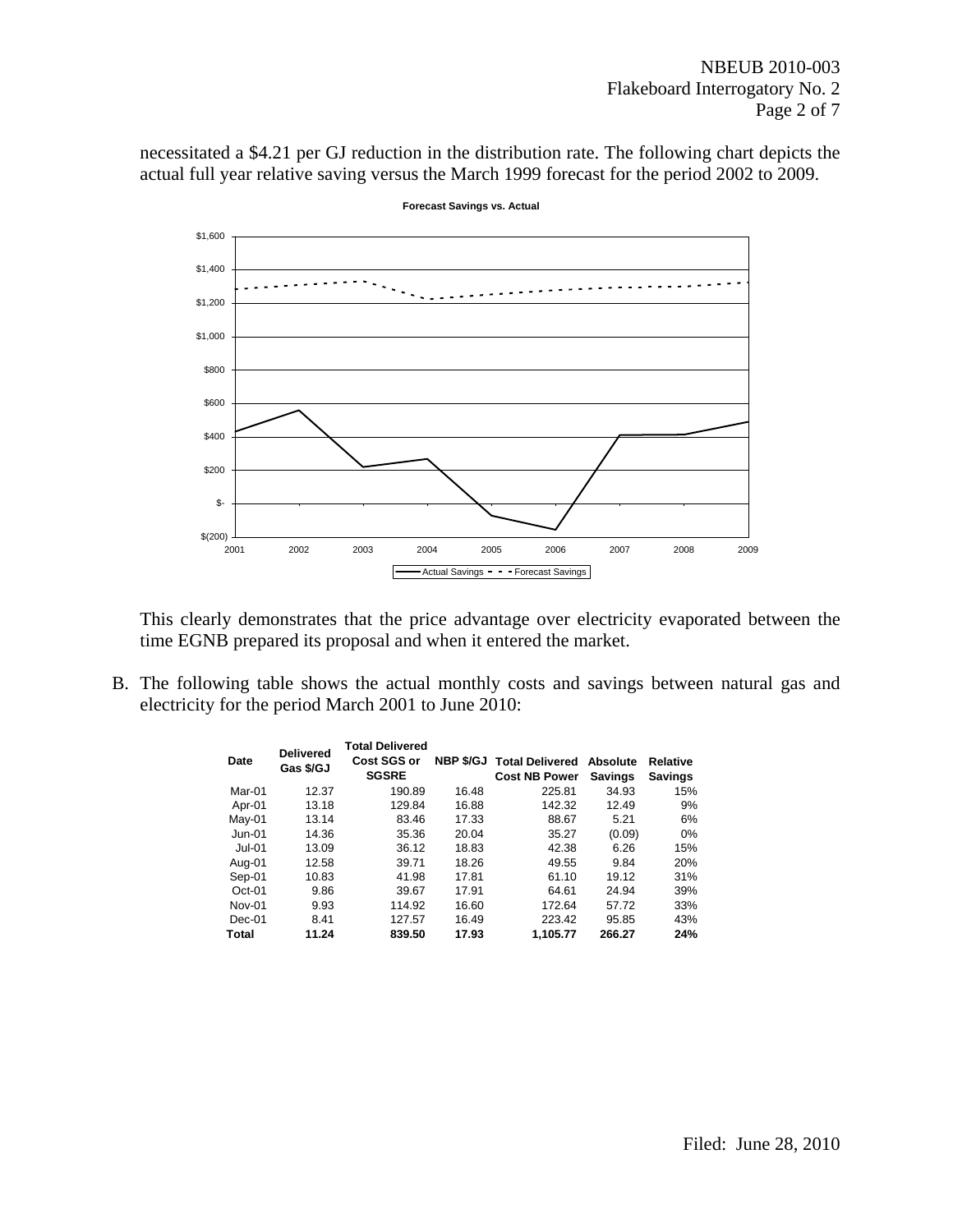# NBEUB 2010-003 Flakeboard Interrogatory No. 2 Page 3 of 7

|               | <b>Delivered</b> | <b>Total Delivered</b> |       |                                    |                |          |
|---------------|------------------|------------------------|-------|------------------------------------|----------------|----------|
| Date          | Gas \$/GJ        | Cost SGS or            |       | NBP \$/GJ Total Delivered Absolute |                | Relative |
|               |                  | <b>SGSRE</b>           |       | <b>Cost NB Power</b>               | <b>Savings</b> | Savings  |
| Jan-02        | 8.52             | 183.97                 | 16.29 | 309.97                             | 126.00         | 41%      |
| Feb-02        | 7.84             | 139.93                 | 16.35 | 254.28                             | 114.35         | 45%      |
| Mar-02        | 8.51             | 131.30                 | 16.48 | 225.81                             | 94.52          | 42%      |
| Apr-02        | 10.50            | 103.43                 | 17.35 | 146.14                             | 42.71          | 29%      |
| May-02        | 10.82            | 68.69                  | 17.78 | 90.87                              | 22.18          | 24%      |
| Jun-02        | 13.91            | 34.25                  | 20.42 | 35.84                              | 1.59           | 4%       |
| <b>Jul-02</b> | 13.39            | 36.94                  | 19.25 | 43.20                              | 6.26           | 14%      |
| Aug-02        | 12.32            | 38.90                  | 18.69 | 50.59                              | 11.70          | 23%      |
| Sep-02        | 12.16            | 47.15                  | 18.26 | 62.49                              | 15.34          | 25%      |
| Oct-02        | 12.54            | 50.48                  | 18.35 | 66.06                              | 15.58          | 24%      |
| Nov-02        | 11.28            | 130.51                 | 17.08 | 177.45                             | 46.94          | 26%      |
| Dec-02        | 11.10            | 168.47                 | 16.97 | 229.78                             | 61.32          | 27%      |
| <b>Total</b>  | 9.94             | 1,134.00               | 17.72 | 1,692.48                           | 558.48         | 33%      |
| Jan-03        | 11.87            | 256.31                 | 16.78 | 319.07                             | 62.75          | 20%      |
| Feb-03        | 12.76            | 227.72                 | 16.84 | 261.66                             | 33.94          | 13%      |
| Mar-03        | 17.61            | 271.78                 | 16.96 | 232.25                             | (39.54)        | $-17%$   |
| Apr-03        | 12.33            | 121.46                 | 17.78 | 149.98                             | 28.51          | 19%      |
| $May-03$      | 13.72            | 87.10                  | 18.20 | 93.20                              | 6.10           | 7%       |
| Jun-03        | 16.70            | 41.12                  | 20.74 | 36.64                              | (4.49)         | $-12%$   |
| $Jul-03$      | 16.18            | 44.63                  | 19.61 | 44.23                              | (0.39)         | $-1%$    |
| Aug-03        | 15.34            | 48.43                  | 19.07 | 51.84                              | 3.41           | 7%       |
| Sep-03        | 14.63            | 56.72                  | 18.66 | 64.06                              | 7.34           | 11%      |
| $Oct-03$      | 13.67            | 55.01                  | 18.75 | 67.69                              | 12.69          | 19%      |
| Nov-03        | 11.72            | 135.66                 | 17.52 | 182.24                             | 46.58          | 26%      |
| $Dec-03$      | 11.48            | 174.16                 | 17.42 | 236.02                             | 61.86          | 26%      |
| Total         | 13.32            | 1,520.11               | 18.20 | 1,738.88                           | 218.77         | 13%      |
| Jan-04        | 11.24            | 242.75                 | 17.23 | 327.89                             | 85.14          | 26%      |
| Feb-04        | 11.76            | 209.93                 | 17.29 | 268.87                             | 58.94          | 22%      |
| Mar-04        | 11.86            | 183.14                 | 17.41 | 238.56                             | 55.42          | 23%      |
| Apr-04        | 12.31            | 121.20                 | 18.31 | 154.41                             | 33.21          | 22%      |
| May-04        | 14.43            | 91.61                  | 18.70 | 95.78                              | 4.17           | 4%       |
| Jun-04        | 18.21            | 44.84                  | 21.10 | 37.34                              | (7.50)         | $-20%$   |
| Jul-04        | 17.69            | 48.79                  | 20.03 | 45.23                              | (3.56)         | -8%      |
| Aug-04        | 17.14            | 54.11                  | 19.52 | 53.11                              | (1.01)         | $-2%$    |
| Sep-04        | 16.43            | 63.69                  | 19.13 | 65.72                              | 2.02           | 3%       |
| Oct-04        | 16.32            | 65.67                  | 19.22 | 69.42                              | 3.75           | 5%       |
| Nov-04        | 15.27            | 176.73                 | 18.06 | 187.86                             | 11.12          | 6%       |
| Dec-04        | 14.38            | 218.16                 | 17.96 | 243.42                             | 25.26          | 10%      |
| <b>Total</b>  | 13.33            | 1,520.63               | 18.71 | 1,787.61                           | 266.98         | 15%      |
| Jan-05        | 14.14            | 305.36                 | 17.79 | 338.48                             | 33.12          | 10%      |
| Feb-05        | 14.26            | 254.56                 | 17.85 | 277.47                             | 22.91          | 8%       |
| Mar-05        | 14.36            | 221.72                 | 18.50 | 253.29                             | 31.56          | 12%      |
| Apr-05        | 16.11            | 158.70                 | 18.86 | 159.06                             | 0.36           | 0%       |
| May-05        | 17.63            | 111.97                 | 19.26 | 98.65                              | (13.32)        | $-14%$   |
| Jun-05        | 20.30            | 49.98                  | 21.71 | 38.44                              | (11.54)        | $-30%$   |
| Jul-05        | 20.29            | 55.99                  | 21.23 | 47.95                              | (8.04)         | -17%     |
| Aug-05        | 19.74            | 62.35                  | 20.70 | 56.30                              | (6.05)         | $-11%$   |
| Sep-05        | 20.14            | 78.06                  | 20.28 | 69.67                              | (8.39)         | $-12%$   |
| Oct-05        | 22.00            | 88.51                  | 20.38 | 73.60                              | (14.92)        | $-20%$   |
| Nov-05        | 21.19            | 245.20                 | 19.16 | 199.23                             | (45.97)        | $-23%$   |
| $Dec-05$      | 20.49            | 310.97                 | 19.05 | 258.17                             | (52.80)        | $-20%$   |
| Total         | 17.03            | 1,943.36               | 19.58 | 1,870.30                           | (73.06)        | -4%      |
| Jan-06        | 18.69            | 403.60                 | 18.87 | 359.01                             | (44.59)        | -12%     |
| Feb-06        | 18.29            | 326.52                 | 18.93 | 294.29                             | (32.23)        | $-11%$   |
| Mar-06        | 17.93            | 276.76                 | 19.05 | 260.95                             | (15.81)        | -6%      |
| Apr-06        | 18.52            | 182.40                 | 19.41 | 163.75                             | (18.65)        | $-11%$   |
| May-06        | 19.41            | 123.27                 | 19.83 | 101.56                             | (21.71)        | $-21%$   |
| Jun-06        | 22.74            | 56.00                  | 22.36 | 39.57                              | (16.43)        | $-42%$   |
| Jul-06        | 22.54            | 62.19                  | 22.93 | 51.44                              | (10.75)        | $-21%$   |
| Aug-06        | 21.81            | 68.87                  | 22.35 | 60.47                              | (8.41)         | $-14%$   |
| Sep-06        | 21.52            | 83.42                  | 21.91 | 74.91                              | (8.51)         | $-11%$   |
| Oct-06        | 20.37            | 81.97                  | 22.01 | 79.15                              | (2.82)         | $-4%$    |
| Nov-06        | 17.78            | 205.69                 | 20.69 | 214.82                             | 9.13           | 4%       |
| Dec-06        | 17.45            | 264.75                 | 20.58 | 278.47                             | 13.73          | 5%       |
| Total         | 18.72            | 2,135.43               | 20.71 | 1,978.39                           | (157.04)       | -8%      |

Filed: June 28, 2010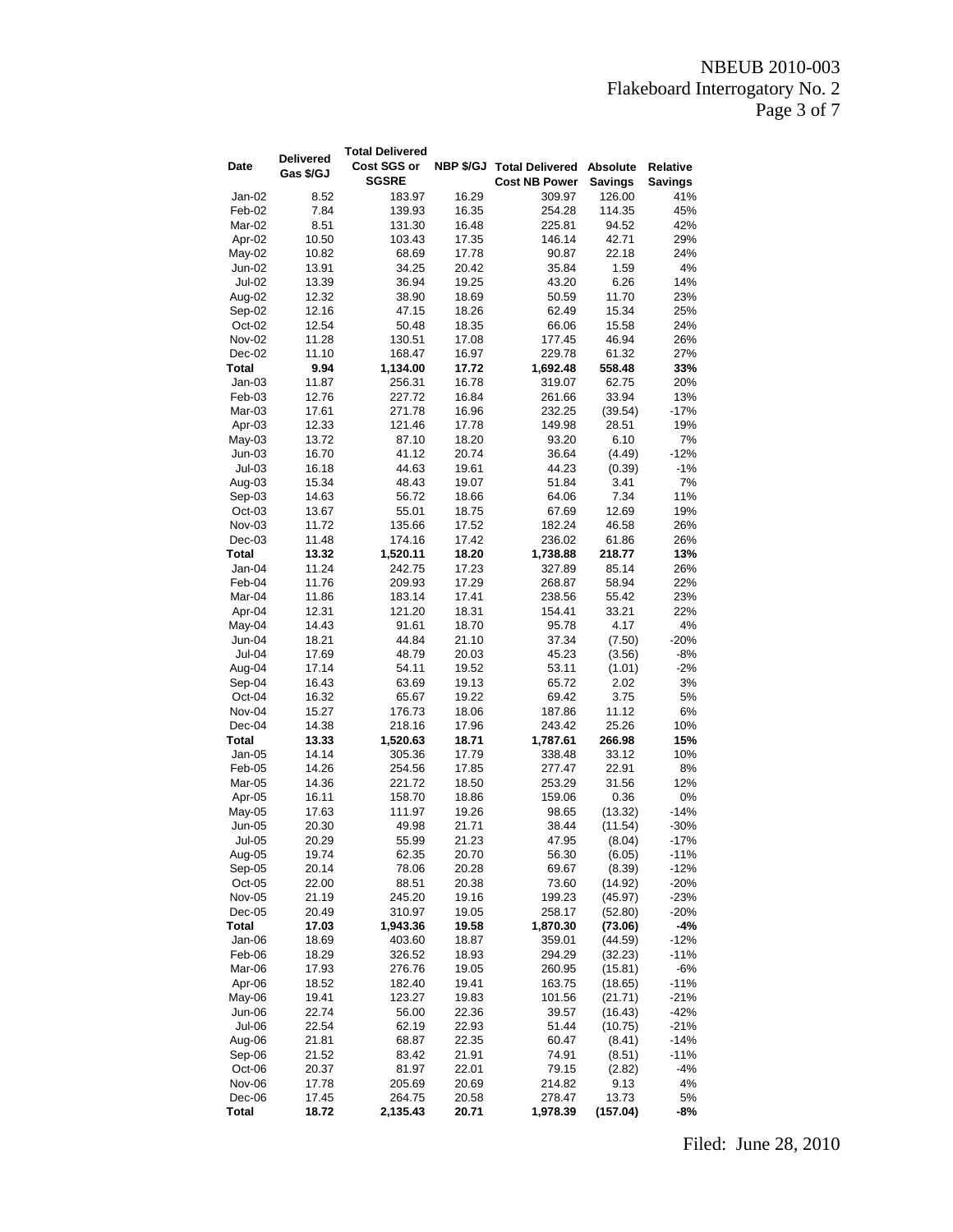| Date             | <b>Delivered</b><br>Gas \$/GJ | <b>Total Delivered</b><br>Cost SGS or<br><b>SGSRE</b> | NBP \$/GJ      | <b>Total Delivered Absolute</b><br><b>Cost NB Power</b> | Savings        | <b>Relative</b><br><b>Savings</b> |
|------------------|-------------------------------|-------------------------------------------------------|----------------|---------------------------------------------------------|----------------|-----------------------------------|
| Jan-07           | 14.04                         | 303.14                                                | 20.38          | 387.38                                                  | 84.24          | 22%                               |
| Feb-07           | 14.19                         | 253.41                                                | 20.44          | 317.48                                                  | 64.06          | 20%                               |
| Mar-07           | 14.34                         | 221.27                                                | 20.57          | 281.48                                                  | 60.21          | 21%                               |
| Apr-07           | 15.92                         | 156.84                                                | 20.97          | 176.51                                                  | 19.67          | 11%                               |
| May-07           | 16.82                         | 106.79                                                | 21.42          | 109.34                                                  | 2.55           | 2%                                |
| Jun-07           | 20.80                         | 51.21                                                 | 25.27          | 44.05                                                   | (7.16)         | $-16%$                            |
| <b>Jul-07</b>    | 19.55                         | 53.93                                                 | 24.69          | 54.87                                                   | 0.94           | 2%                                |
| Aug-07           | 18.22                         | 57.52                                                 | 24.42          | 65.62                                                   | 8.10           | 12%                               |
| Sep-07           | 17.28                         | 66.96                                                 | 24.21          | 82.26                                                   | 15.30          | 19%                               |
| Oct-07           | 17.12                         | 68.91                                                 | 24.26          | 86.74                                                   | 17.83          | 21%                               |
| Nov-07           | 15.62                         | 180.74                                                | 23.63          | 244.62                                                  | 63.88          | 26%                               |
| Dec-07           | 15.69                         | 238.10                                                | 23.58          | 318.30                                                  | 80.20          | 25%                               |
| Total            | 15.41                         | 1,758.84                                              | 22.70          | 2,168.65                                                | 409.81         | 19%                               |
| Jan-08           | 15.38                         | 332.05                                                | 23.48          | 445.61                                                  | 113.56         | 25%                               |
| Feb-08           | 15.53                         | 277.32                                                | 23.51          | 364.38                                                  | 87.06          | 24%                               |
| Mar-08           | 16.82                         | 259.69                                                | 23.58          | 321.82                                                  | 62.12          | 19%                               |
| Apr-08           | 19.04                         | 187.49                                                | 24.45          | 204.92                                                  | 17.43          | 9%                                |
| May-08           | 19.93                         | 126.56                                                | 24.68          | 125.14                                                  | (1.42)         | $-1%$                             |
| Jun-08           | 23.47                         | 57.78                                                 | 26.02          | 45.38                                                   | (12.41)        | $-27%$                            |
| <b>Jul-08</b>    | 23.57                         | 65.02                                                 | 25.42          | 56.50                                                   | (8.52)         | $-15%$                            |
| Aug-08           | 21.43                         | 67.69                                                 | 25.14          | 67.35                                                   | (0.34)         | $-1%$                             |
| Sep-08           | 18.80                         | 72.85                                                 | 24.92          | 84.46                                                   | 11.61          | 14%                               |
| Oct-08           | 19.47                         | 78.34                                                 | 24.97          | 89.08                                                   | 10.73          | 12%                               |
| Nov-08           | 16.87                         | 195.25                                                | 24.31          | 251.49                                                  | 56.24          | 22%                               |
| Dec-08           | 16.55                         | 251.06                                                | 24.26          | 327.29                                                  | 76.23          | 23%                               |
| Total            | 17.28                         | 1,971.11                                              | 24.95          | 2,383.40                                                | 412.29         | 17%                               |
| Jan-09           | 16.23                         | 350.49                                                | 24.16          | 458.25                                                  | 107.76         | 24%                               |
| Feb-09           | 16.40                         | 292.73                                                | 24.19          | 374.68                                                  | 81.95          | 22%                               |
| Mar-09           | 17.32                         | 267.35                                                | 24.26          | 330.91                                                  | 63.55          | 19%<br>21%                        |
| Apr-09<br>May-09 | 17.31<br>19.14                | 170.48<br>121.54                                      | 25.88<br>26.00 | 216.94<br>131.89                                        | 46.45<br>10.35 | 8%                                |
| <b>Jun-09</b>    | 22.67                         | 55.82                                                 | 26.68          | 46.77                                                   | (9.05)         | $-19%$                            |
| Jul-09           | 21.97                         | 60.61                                                 | 26.38          | 58.78                                                   | (1.84)         | $-3%$                             |
| Aug-09           | 20.87                         | 65.90                                                 | 26.23          | 70.39                                                   | 4.50           | 6%                                |
| Sep-09           | 19.93                         | 77.25                                                 | 26.12          | 88.63                                                   | 11.38          | 13%                               |
| Oct-09           | 19.78                         | 79.59                                                 | 26.15          | 93.37                                                   | 13.78          | 15%                               |
| Nov-09           | 17.18                         | 198.84                                                | 25.82          | 267.00                                                  | 68.17          | 26%                               |
| Dec-09           | 16.86                         | 255.76                                                | 25.79          | 347.88                                                  | 92.12          | 26%                               |
| Total            | 17.50                         | 1,996.35                                              | 26.02          | 2,485.49                                                | 489.13         | 20%                               |
| $Jan-10$         | 16.54                         | 357.17                                                | 25.74          | 488.12                                                  | 130.94         | 27%                               |
| Feb-10           | 16.70                         | 298.09                                                | 25.75          | 398.83                                                  | 100.74         | 25%                               |
| <b>Mar-10</b>    | 16.51                         | 254.81                                                | 25.79          | 351.75                                                  | 96.95          | 28%                               |
| Apr-10           | 16.60                         | 163.46                                                | 25.88          | 216.94                                                  | 53.48          | 25%                               |
| May-10           | 17.89                         | 113.60                                                | 26.00          | 131.89                                                  | 18.28          | 14%                               |
| Jun-10           | 22.23                         | 54.74                                                 | 26.68          | 46.77                                                   | (7.98)         | $-17%$                            |
| <b>Total</b>     | 16.89                         | 1,241.88                                              | 26.55          | 1,634.29                                                | 392.41         | 24%                               |

Since there was no natural gas service available to the public prior to March 2001, it is the earliest date that a comparison can be made. The methodology used to compare the costs is the same methodology used for rate making purposes. Distribution rates are those approved for EGNB and NB Power. The gas commodity from May 2003 on is based on EUG. Prior to this, the price is based on the formula used in NBPUB 299 Exhibit 0.

C. The following table shows the actual monthly costs and savings between natural gas and heating oil for the period March 2001 to June 2010: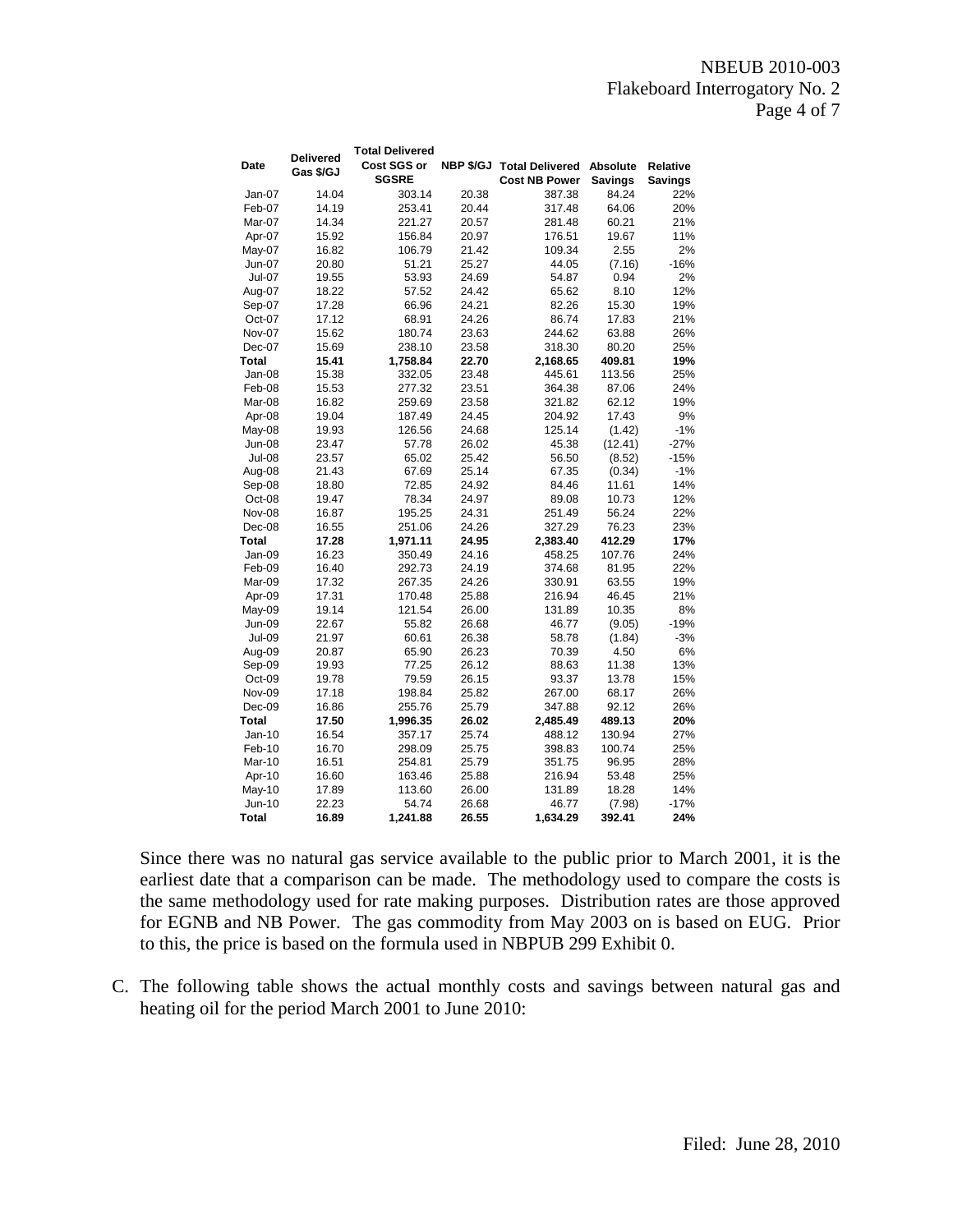NBEUB 2010-003 Flakeboard Interrogatory No. 2 Page 5 of 7

|              |                  | <b>Total Delivered</b> |           |                      |                |                |
|--------------|------------------|------------------------|-----------|----------------------|----------------|----------------|
| Date         | <b>Delivered</b> | Cost                   | Oil \$/GJ | Total \$Oil Absolute |                | Relative       |
|              | Gas \$/GJ        | <b>SGS or SGSRO</b>    |           |                      | <b>Savings</b> | <b>Savings</b> |
| Mar-01       | 12.39            | 185.74                 | 14.45     | 277.47               | 91.74          | 33%            |
| Apr-01       | 13.20            | 127.93                 | 13.60     | 168.80               | 40.88          | 24%            |
| May-01       | 13.24            | 79.87                  | 13.88     | 107.21               | 27.35          | 26%            |
| Jun-01       | 16.70            | 27.79                  | 14.58     | 31.07                | 3.28           | 11%            |
| Jul-01       | 14.56            | 30.04                  | 13.54     | 35.77                | 5.73           | 16%            |
| Aug-01       | 14.29            | 31.11                  | 13.50     | 37.65                | 6.54           | 17%            |
| Sep-01       | 12.01            | 33.69                  | 13.77     | 49.44                | 15.75          | 32%            |
| Oct-01       | 9.48             | 43.67                  | 12.49     | 73.68                | 30.01          | 41%            |
| Nov-01       | 10.22            |                        | 11.83     |                      | 44.49          | 33%            |
|              |                  | 92.30<br>148.07        |           | 136.80<br>266.26     |                |                |
| Dec-01       | 8.29             |                        | 11.64     |                      | 118.20         | 44%            |
| Total        | 11.28            | 800.19                 | 13.04     | 1,184.16             | 383.98         | 32%            |
| Jan-02       | 8.49             | 195.13                 | 11.80     | 347.49               | 152.35         | 44%            |
| Feb-02       | 7.76             | 156.19                 | 11.43     | 294.59               | 138.40         | 47%            |
| Mar-02       | 8.53             | 127.86                 | 12.01     | 230.51               | 102.65         | 45%            |
| Apr-02       | 10.52            | 101.95                 | 13.47     | 167.11               | 65.16          | 39%            |
| May-02       | 10.92            | 65.84                  | 13.63     | 105.29               | 39.45          | 37%            |
| Jun-02       | 16.25            | 27.04                  | 13.81     | 29.44                | 2.40           | 8%             |
| Jul-02       | 14.85            | 30.65                  | 13.36     | 35.32                | 4.67           | 13%            |
| Aug-02       | 14.03            | 30.55                  | 13.90     | 38.76                | 8.22           | 21%            |
| Sep-02       | 13.35            | 37.43                  | 15.11     | 54.27                | 16.84          | 31%            |
| Oct-02       | 12.17            | 56.04                  | 14.97     | 88.28                | 32.24          | 37%            |
| Nov-02       | 11.57            | 104.47                 | 14.36     | 166.03               | 61.56          | 37%            |
| Dec-02       | 10.98            | 196.21                 | 13.95     | 319.06               | 122.85         | 39%            |
| <b>Total</b> | 9.91             | 1,129.36               | 12.85     | 1,876.13             | 746.77         | 40%            |
| Jan-03       | 11.84            | 272.18                 | 14.92     | 439.34               | 167.16         | 38%            |
| Feb-03       | 12.68            | 255.13                 | 15.90     | 409.82               | 154.69         | 38%            |
| Mar-03       | 17.63            | 264.30                 | 16.18     | 310.70               | 46.40          | 15%            |
| Apr-03       | 12.35            | 119.69                 | 13.53     | 167.96               | 48.27          | 29%            |
| $May-03$     | 13.82            | 83.32                  | 13.22     | 102.09               | 18.77          | 18%            |
| $Jun-03$     | 19.04            | 31.69                  | 12.74     | 27.15                | (4.54)         | $-17%$         |
| $Jul-03$     | 17.64            | 36.40                  | 13.32     | 35.19                | (1.21)         | $-3%$          |
| Aug-03       | 17.05            | 37.12                  | 13.41     | 37.38                | 0.26           | 1%             |
| Sep-03       | 15.82            | 44.35                  | 13.31     | 47.79                | 3.44           | 7%             |
| $Oct-03$     | 13.29            | 61.22                  | 11.82     | 69.70                | 8.48           | 12%            |
| Nov-03       | 12.02            | 108.49                 | 12.60     | 145.75               | 37.26          | 26%            |
| Dec-03       | 11.36            | 202.91                 | 13.45     | 307.61               | 104.70         | 34%            |
| Total        | 13.31            | 1,516.81               | 14.39     | 2,100.49             | 583.68         | 28%            |
| Jan-04       | 11.21            | 257.74                 | 12.92     | 380.35               | 122.61         | 32%            |
| Feb-04       | 11.68            | 235.08                 | 13.63     | 351.15               | 116.06         | 33%            |
| Mar-04       | 11.89            | 178.21                 | 14.25     | 273.51               | 95.30          | 35%            |
| Apr-04       | 12.33            | 119.43                 | 14.65     | 181.87               | 62.43          | 34%            |
| May-04       | 14.53            | 87.60                  | 14.79     | 114.21               | 26.61          | 23%            |
| Jun-04       | 20.55            | 34.20                  | 16.14     | 34.40                | 0.20           | 1%             |
| Jul-04       | 19.15            | 39.52                  | 15.36     | 40.58                | 1.06           | 3%             |
| Aug-04       | 18.85            | 41.04                  | 16.12     | 44.96                | 3.92           | 9%             |
| Sep-04       | 17.62            | 49.40                  | 17.23     | 61.87                | 12.47          | 20%            |
| Oct-04       |                  | 73.42                  | 15.92     |                      |                | 22%            |
| Nov-04       | 15.94            |                        |           | 93.92                | 20.50          |                |
|              | 15.57            | 140.54                 | 17.57     | 203.17               | 62.63          | 31%            |
| Dec-04       | 14.26            | 254.71                 | 16.24     | 371.65               | 116.93         | 31%            |
| Total        | 13.25            | 1,510.90               | 14.74     | 2,151.64             | 640.74         | 30%            |
| Jan-05       | 14.11            | 324.41                 | 15.63     | 460.26               | 135.84         | 30%            |
| Feb-05       | 14.18            | 285.38                 | 16.13     | 415.72               | 130.34         | 31%            |
| Mar-05       | 14.39            | 215.68                 | 16.88     | 323.99               | 108.31         | 33%            |
| Apr-05       | 16.13            | 156.32                 | 18.53     | 229.93               | 73.61          | 32%            |
| May-05       | 17.73            | 106.94                 | 18.20     | 140.58               | 33.63          | 24%            |
| Jun-05       | 22.63            | 37.67                  | 16.14     | 34.41                | (3.26)         | -9%            |
| $Jul-05$     | 21.76            | 44.90                  | 18.63     | 49.24                | 4.35           | 9%             |
| Aug-05       | 21.45            | 46.72                  | 18.55     | 51.72                | 5.00           | 10%            |
| Sep-05       | 21.32            | 59.80                  | 19.82     | 71.17                | 11.38          | 16%            |
| $Oct-05$     | 21.62            | 99.57                  | 19.96     | 117.70               | 18.13          | 15%            |
| Nov-05       | 21.48            | 193.96                 | 18.76     | 216.98               | 23.01          | 11%            |
| Dec-05       | 20.38            | 363.98                 | 17.29     | 395.56               | 31.58          | 8%             |
| <b>Total</b> | 16.98            | 1,935.33               | 17.17     | 2,507.26             | 571.93         | 23%            |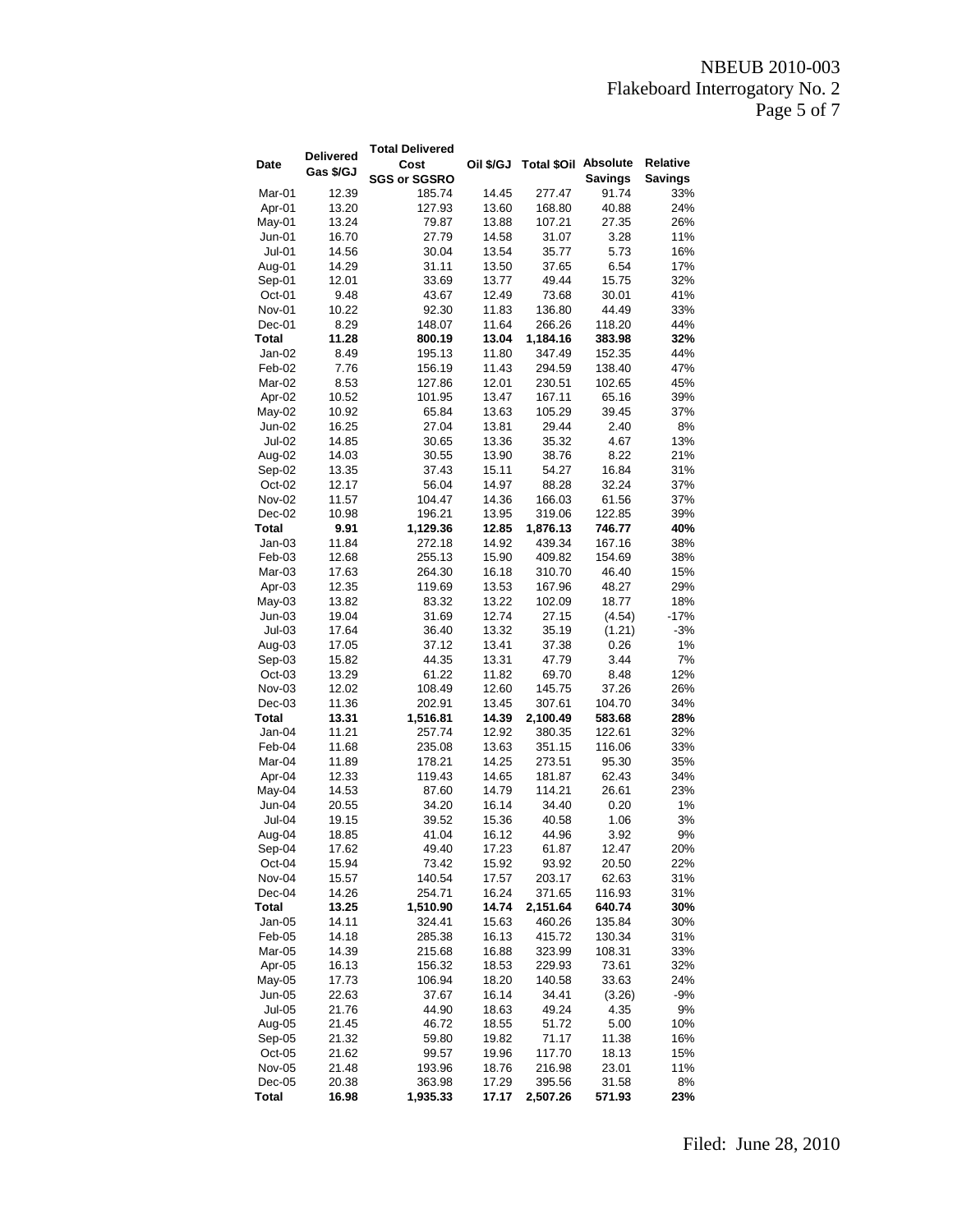### NBEUB 2010-003 Flakeboard Interrogatory No. 2 Page 6 of 7

|               |                  | <b>Total Delivered</b> |           |                             |                |          |
|---------------|------------------|------------------------|-----------|-----------------------------|----------------|----------|
| Date          | <b>Delivered</b> | Cost                   | Oil \$/GJ | <b>Total \$Oil Absolute</b> |                | Relative |
|               | Gas \$/GJ        | <b>SGS or SGSRO</b>    |           |                             | <b>Savings</b> | Savings  |
| Jan-06        | 18.65            | 428.82                 | 17.67     | 520.29                      | 91.47          | 18%      |
| Feb-06        | 18.19            | 365.98                 | 19.96     | 514.47                      | 148.49         | 29%      |
| Mar-06        | 17.96            | 269.25                 | 18.40     | 353.35                      | 84.10          | 24%      |
| Apr-06        | 18.54            | 179.70                 | 18.06     | 224.18                      | 44.48          | 20%      |
| May-06        | 19.55            | 117.88                 | 20.09     | 155.15                      | 37.27          | 24%      |
| Jun-06        | 25.86            | 43.04                  | 19.56     | 41.68                       | (1.35)         | $-3%$    |
| Jul-06        | 24.50            | 50.55                  | 19.76     | 52.21                       | 1.67           | 3%       |
| Aug-06        | 24.09            | 52.46                  | 20.51     | 57.19                       | 4.73           | 8%       |
| Sep-06        | 23.10            | 64.78                  | 20.37     | 73.16                       | 8.38           | 11%      |
| Oct-06        | 19.87            | 91.50                  | 17.80     | 104.99                      | 13.49          | 13%      |
| Nov-06        | 18.17            | 164.01                 | 17.08     | 197.47                      | 33.46          | 17%      |
| Dec-06        | 17.29            | 308.85                 | 17.09     | 391.06                      | 82.21          | 21%      |
| Total         | 18.74            | 2,136.82               | 18.39     | 2,685.22                    | 548.40         | 20%      |
| Jan-07        | 18.23            | 419.11                 | 19.19     | 565.11                      | 146.00         | 26%      |
| Feb-07        | 18.33            | 368.75                 | 16.24     | 418.49                      | 49.74          | 12%      |
| Mar-07        | 18.60            | 278.81                 | 17.86     | 342.83                      | 64.01          | 19%      |
| Apr-07        | 20.18            | 195.57                 | 17.03     | 211.31                      | 15.75          | 7%       |
| May-07        | 21.18            | 127.75                 | 17.92     | 138.40                      | 10.64          | 8%       |
| Jun-07        | 28.14            | 46.84                  | 17.78     | 37.89                       | (8.95)         | $-24%$   |
| Jul-07        | 25.74            | 53.10                  | 18.22     | 48.14                       | (4.96)         | $-10%$   |
| Aug-07        | 24.73            | 53.85                  | 19.94     | 55.62                       | 1.77           | 3%       |
| Sep-07        | 23.09            | 64.74                  | 18.05     | 64.83                       | 0.09           | 0%       |
| Oct-07        | 21.15            | 97.42                  | 19.92     | 117.49                      | 20.07          | 17%      |
| Nov-07        | 19.89            | 179.58                 | 20.59     | 238.06                      | 58.48          | 25%      |
| Dec-07        | 19.72            | 352.22                 | 22.89     | 523.77                      | 171.55         | 33%      |
| Total         | 19.63            | 2,237.74               | 18.92     | 2,761.93                    | 524.19         | 19%      |
| Jan-08        | 19.52            | 448.77                 | 22.13     | 651.61                      | 202.84         | 31%      |
| Feb-08        | 19.62            | 394.70                 | 21.73     | 560.05                      | 165.35         | 30%      |
| Mar-08        | 21.04            | 315.39                 | 24.02     | 461.13                      | 145.74         | 32%      |
| Apr-08        | 24.53            | 237.66                 | 25.07     | 311.17                      | 73.51          | 24%      |
| May-08        | 25.53            | 153.95                 | 27.74     | 214.28                      | 60.33          | 28%      |
| <b>Jun-08</b> | 33.51            | 55.77                  | 30.23     | 64.45                       | 8.67           | 13%      |
| Jul-08        | 32.45            | 66.96                  | 31.26     | 82.60                       | 15.64          | 19%      |
| Aug-08        | 30.64            | 66.72                  | 31.11     | 86.76                       | 20.04          | 23%      |
| Sep-08        | 27.30            | 76.56                  | 28.43     | 102.13                      | 25.56          | 25%      |
| Oct-08        | 24.12            | 111.09                 | 33.26     | 196.21                      | 85.12          | 43%      |
| <b>Nov-08</b> | 22.42            | 202.40                 | 21.80     | 252.06                      | 49.65          | 20%      |
| Dec-08        | 21.54            | 384.81                 | 16.75     | 383.12                      | (1.69)         | 0%       |
| Total         | 22.06            | 2,514.79               | 23.05     | 3,365.57                    | 850.77         | 25%      |
| Jan-09        | 17.70            | 406.95                 | 17.63     | 519.17                      | 112.22         | 22%      |
| Feb-09        | 15.76            | 317.10                 | 18.22     | 469.54                      | 152.44         | 32%      |
| Mar-09        | 16.59            | 248.74                 | 16.79     | 322.30                      | 73.57          | 23%      |
| Apr-09        | 16.58            | 160.62                 | 17.09     | 212.08                      | 51.46          | 24%      |
| May-09        | 20.58            | 124.08                 | 16.19     | 125.02                      | 0.94           | 1%       |
| Jun-09        | 27.09            | 45.08                  | 18.49     | 39.42                       | (5.66)         | -14%     |
| Jul-09        | 25.23            | 52.05                  | 19.53     | 51.61                       | (0.44)         | -1%      |
| Aug-09        | 25.27            | 55.03                  | 19.01     | 53.00                       | (2.03)         | -4%      |
| Sep-09        | 23.63            | 66.27                  | 19.00     | 68.26                       | 1.99           | 3%       |
| Oct-09        | 21.40            | 98.56                  | 18.80     | 110.88                      | 12.32          | 11%      |
| Nov-09        | 19.70            | 177.85                 | 20.20     | 233.57                      | 55.72          | 24%      |
| Dec-09        | 18.82            | 336.22                 | 20.40     | 466.62                      | 130.40         | 28%      |
| Total         | 18.32            | 2,088.55               | 18.30     | 2,671.47                    | 582.92         | 22%      |
| Jan-10        | 18.62            | 428.18                 | 20.96     | 617.13                      | 188.95         | 31%      |
| Feb-10        | 18.72            | 376.68                 | 19.60     | 504.97                      | 128.29         | 25%      |
| Mar-10        | 18.66            | 279.78                 | 20.01     | 384.17                      | 104.39         | 27%      |
| Apr-10        | 18.75            | 181.66                 | 20.72     | 257.16                      | 75.51          | 29%      |
| May-10        | 21.11            | 127.33                 | 22.12     | 170.85                      | 43.52          | 25%      |
| Jun-10        | 27.67            | 46.06                  | 20.18     | 43.01                       | (3.05)         | -7%      |
| Total         | 19.07            | 1,439.68               | 20.45     | 1,977.28                    | 537.60         | 27%      |

Since there was no natural gas service available to the public prior to March 2001, it is the earliest date that a comparison can be made. The methodology used to compare the costs is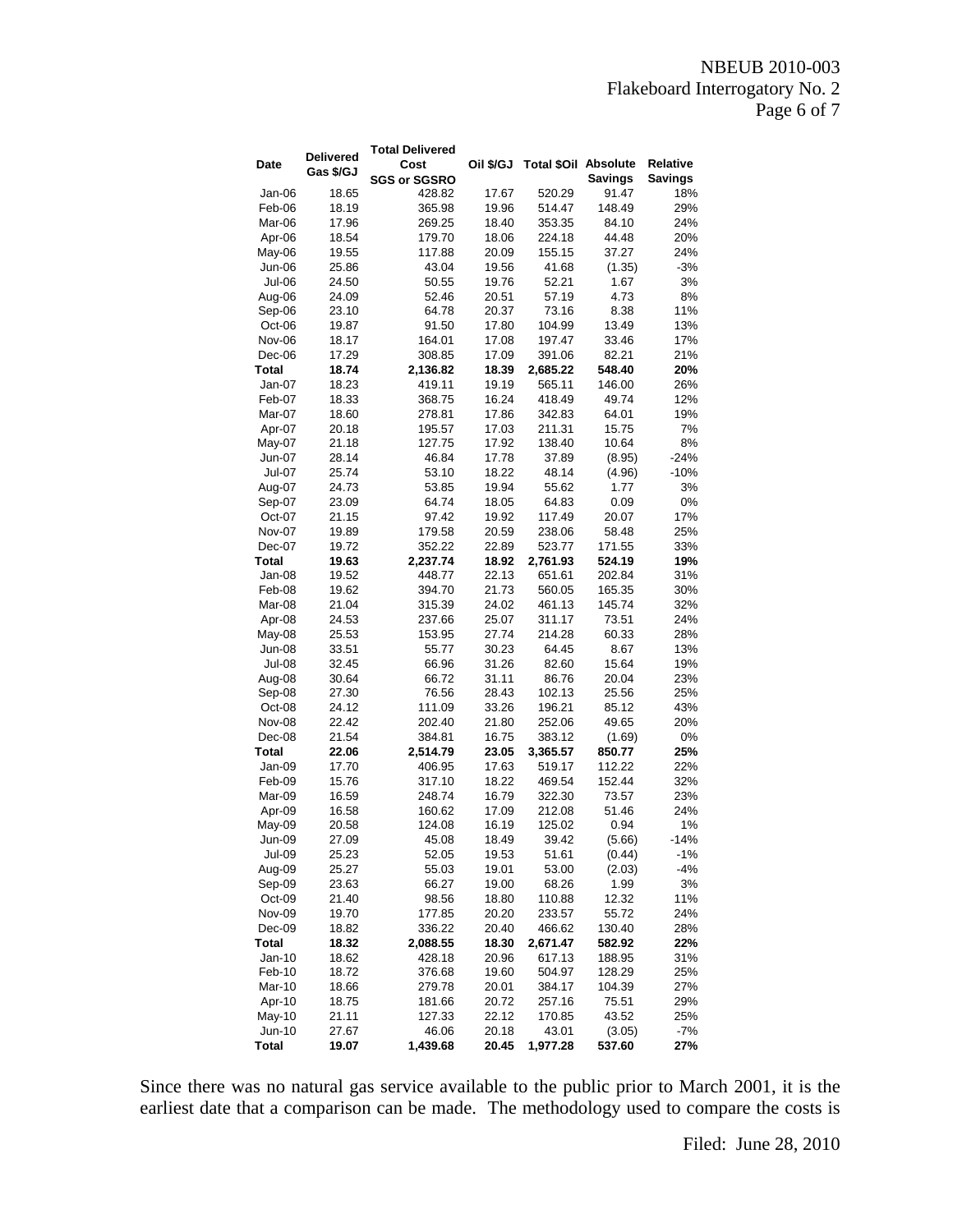the same methodology used for rate making purposes. Distribution rates are those approved for EGNB. The retail price of heating oil is based on the approved methodology used between 2001 and 2008, which is derived from the price of crude. The retail price after January 2009 is derived from the cost of heating oil at New York Harbour due to a change in the Board approved methodology. The gas commodity from May 2003 on is based on EUG. Prior to this, the price is based on the formula used in the NBPUB 299 Exhibit 0.

EGNB notes that the conversion costs for residential customers from oil are significantly less than those required to convert from electric baseboard heat.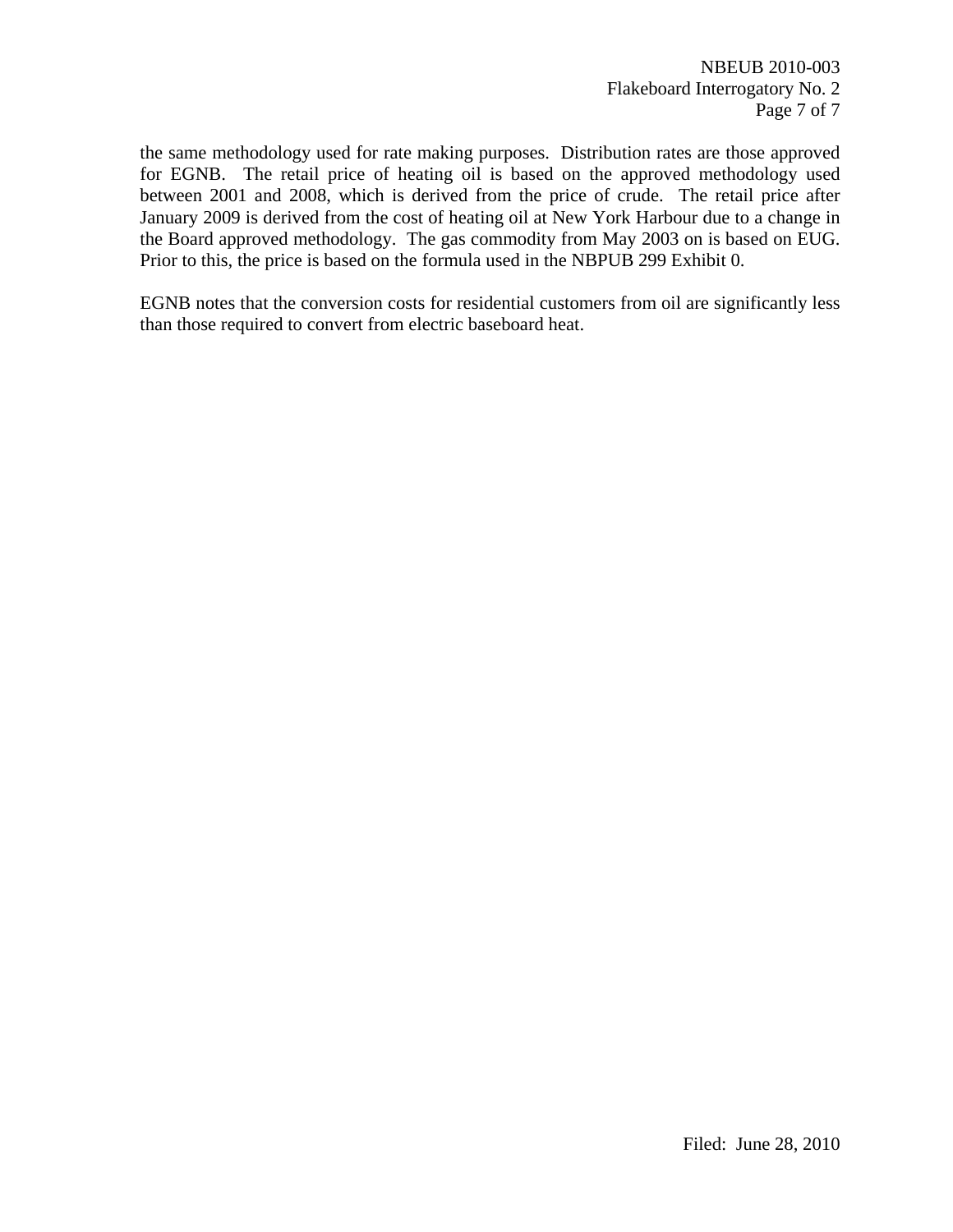## **Reference:**

#### **Interrogatory:**

- A. In the 2000 rate hearing before the Public Utilities Board, EGNB provided projections of throughput, number of customers, etc for the future. For each year during the period from 2000 to 2009, inclusive, what portion of the throughput then projected by EGNB was to be attributable to customers whose alternative energy source was considered to be:
	- i) electricity?
	- ii) light fuel oil?
- B. Identify what portion of the actual 2009 throughput was attributable to customers whose alternative energy source is considered to be:
	- i) electricity; and
	- ii) light fuel oil.

#### **Response:**

A. The following table shows, in GJs, the projected throughput attributed to the displacement of electricity and oil, as well as the percentage of total throughput that each represented.

|                                           | 2000    | 2001      | 2002      | 2003      | 2004      | 2005      | 2006           | 2007      | 2008      | 2009      |
|-------------------------------------------|---------|-----------|-----------|-----------|-----------|-----------|----------------|-----------|-----------|-----------|
| <b>Electricity Conversions Throughput</b> |         |           |           |           |           |           |                |           |           |           |
| <b>Residential</b>                        |         |           |           |           |           |           |                |           |           |           |
| <b>Southern Region</b>                    | 97,296  | 343,436   | 596,542   | 737,810   | 809,804   | 866,825   | 1,000,281      | 1,182,451 | 1,421,957 | 1,680,277 |
| <b>Northeast Region</b>                   |         | ٠         | 8,589     | 45,829    | 97,145    | 133,825   | 158,518        | 175,476   | 191,048   | 214,476   |
| <b>Northwest Region</b>                   |         |           |           |           | 6,296     | 36,687    | 77,046         | 95,981    | 101,495   | 108,695   |
|                                           | 97,296  | 343,436   | 605,131   | 783,639   | 913,245   | 1,037,337 | ,235,845       | 1,453,908 | ,714,500  | 2,003,448 |
| Commerical/Institutional/Light Industrial |         |           |           |           |           |           |                |           |           |           |
| Southern Region                           | 667,243 | 1,420,599 | 1,811,185 | 2,360,951 | 2,760,471 | 3,058,805 | 330,421        | 3,463,185 | 3,559,721 | 3,641,519 |
| <b>Northeast Region</b>                   |         | ٠         | 109,985   | 238.967   | 337,402   | 458,728   | 546,735        | 640,725   | 726,761   | 796,001   |
| <b>Northwest Region</b>                   |         |           |           |           | 75,376    | 161,209   | 189,749        | 227,413   | 272,039   | 324,718   |
|                                           | 667,243 | .420.599  | 1.921.170 | 2,599,918 | 3.173.249 | 3.678.742 | .066.905       | 4,331,323 | 4,558,521 | 4,762,238 |
| Large Volume                              |         |           |           |           |           |           |                |           |           |           |
| <b>Southern Region</b>                    |         |           |           |           |           |           |                |           |           |           |
| <b>Northeast Region</b>                   |         | ٠         |           |           |           | ٠         | ٠              |           |           |           |
| <b>Northwest Region</b>                   |         |           |           |           |           |           |                |           |           |           |
|                                           |         | ۰         | ٠         | ٠         | ۰         | ٠         | $\blacksquare$ | ٠         | ٠         |           |
| Combined Total (Electricity)              | 764,539 | ,764,035  | 2,526,301 | 3,383,557 | 4,086,494 | 4,716,079 | 2,302,750      | 5,785,231 | 6,273,021 | 6,765,686 |
| % of Total Throughput                     | 36.9%   | 39.7%     | 38.8%     | 38.1%     | 39.0%     | 39.4%     | 17.5%          | 40.4%     | 40.7%     | 41.1%     |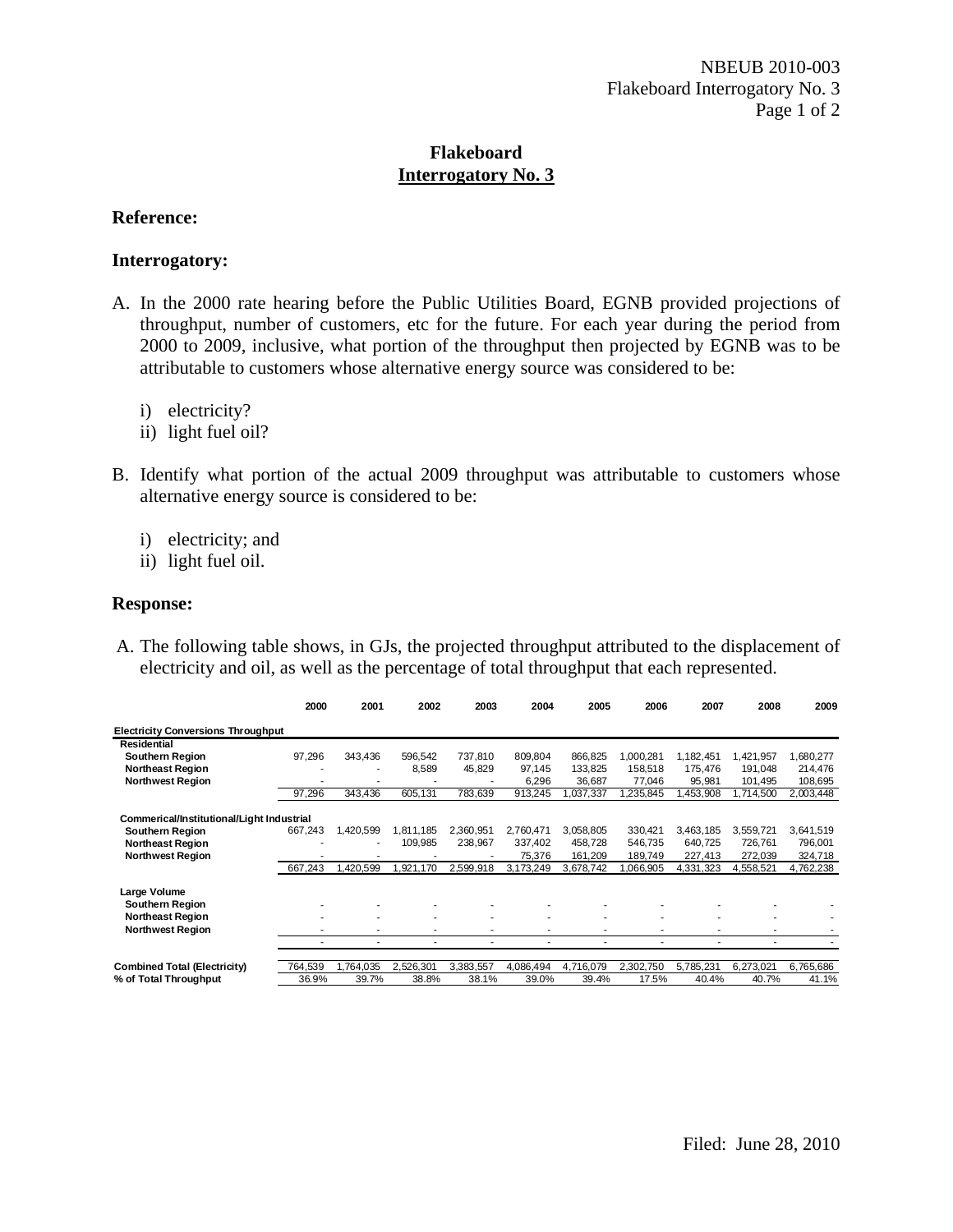#### NBEUB 2010-003 Flakeboard Interrogatory No. 3 Page 2 of 2

|                                           | 2000    | 2001      | 2002      | 2003      | 2004      | 2005      | 2006      | 2007      | 2008      | 2009      |
|-------------------------------------------|---------|-----------|-----------|-----------|-----------|-----------|-----------|-----------|-----------|-----------|
| Oil Conversions Throughput                |         |           |           |           |           |           |           |           |           |           |
| <b>Residential</b>                        |         |           |           |           |           |           |           |           |           |           |
| <b>Southern Region</b>                    | 34,021  | 113,372   | 189,300   | 234,191   | 266,441   | 319,597   | 415,993   | 571,755   | 766,497   | 934,254   |
| <b>Northeast Region</b>                   |         |           |           | 10,006    | 26,768    | 39,350    | 50,016    | 59,906    | 73,253    | 94,687    |
| <b>Northwest Region</b>                   |         |           |           |           |           | 8,448     | 22,598    | 29,949    | 33,475    | 38,978    |
|                                           | 34,021  | 113.372   | 189.300   | 244.197   | 293,209   | 367,395   | 488,607   | 661,610   | 873.225   | ,067,919  |
| Commerical/Institutional/Light Industrial |         |           |           |           |           |           |           |           |           |           |
| <b>Southern Region</b>                    | 708,312 | 1,508,027 | 1,922,664 | 2,506,268 | 2,930,379 | 3.246.545 | 3,503,563 | 3,676,345 | 3,788,377 | 3,865,657 |
| <b>Northeast Region</b>                   |         |           | 86,861    | 188,727   | 266,466   | 362,285   | 431,790   | 506,019   | 573.967   | 628,650   |
| <b>Northwest Region</b>                   |         |           |           |           | 52,401    | 112,070   | 131,911   | 158,095   | 189,118   | 225,740   |
|                                           | 708,312 | .508.027  | 2,009,525 | 2,694,995 | 3,249,246 | 3,720,900 | 4,067,264 | 4,340,459 | 4,551,462 | 4,720,047 |
| Large Volume                              |         |           |           |           |           |           |           |           |           |           |
| <b>Southern Region</b>                    | 62,968  | 125,937   | 127,830   | 129,723   | 129,723   | 129,723   | 129,723   | 129,723   | 129,723   | 129,723   |
| <b>Northeast Region</b>                   |         |           |           |           |           |           |           |           |           |           |
| <b>Northwest Region</b>                   |         |           |           |           |           |           |           |           |           |           |
|                                           | 62,968  | 125,937   | 127,830   | 129,723   | 129,723   | 129,723   | 129,723   | 129,723   | 129,723   | 129,723   |
| <b>Combined Total (Light Fuel Oil)</b>    | 805,301 | 1,747,336 | 2,326,655 | 3,068,915 | 3,672,178 | 4,218,018 | 4,685,594 | 5,131,792 | 5,554,410 | 5,917,689 |
| % of Total Throughput                     | 38.9%   | 39.4%     | 35.8%     | 34.5%     | 35.0%     | 35.3%     | 35.5%     | 35.8%     | 36.0%     | 36.0%     |

B. In 2009, 1,366 TJs or 26% of actual throughput was estimated to be attributable to customers whose alternate energy source is considered to be electricity. This includes residential electric customers who either converted electric equipment to natural gas or built with natural gas and commercial customers who converted electric equipment to natural gas. 2,869 TJs or 55% of actual throughput was estimated to be attributable to light fuel oil, with the remainder of consumption being attributed to heavy fuel oil.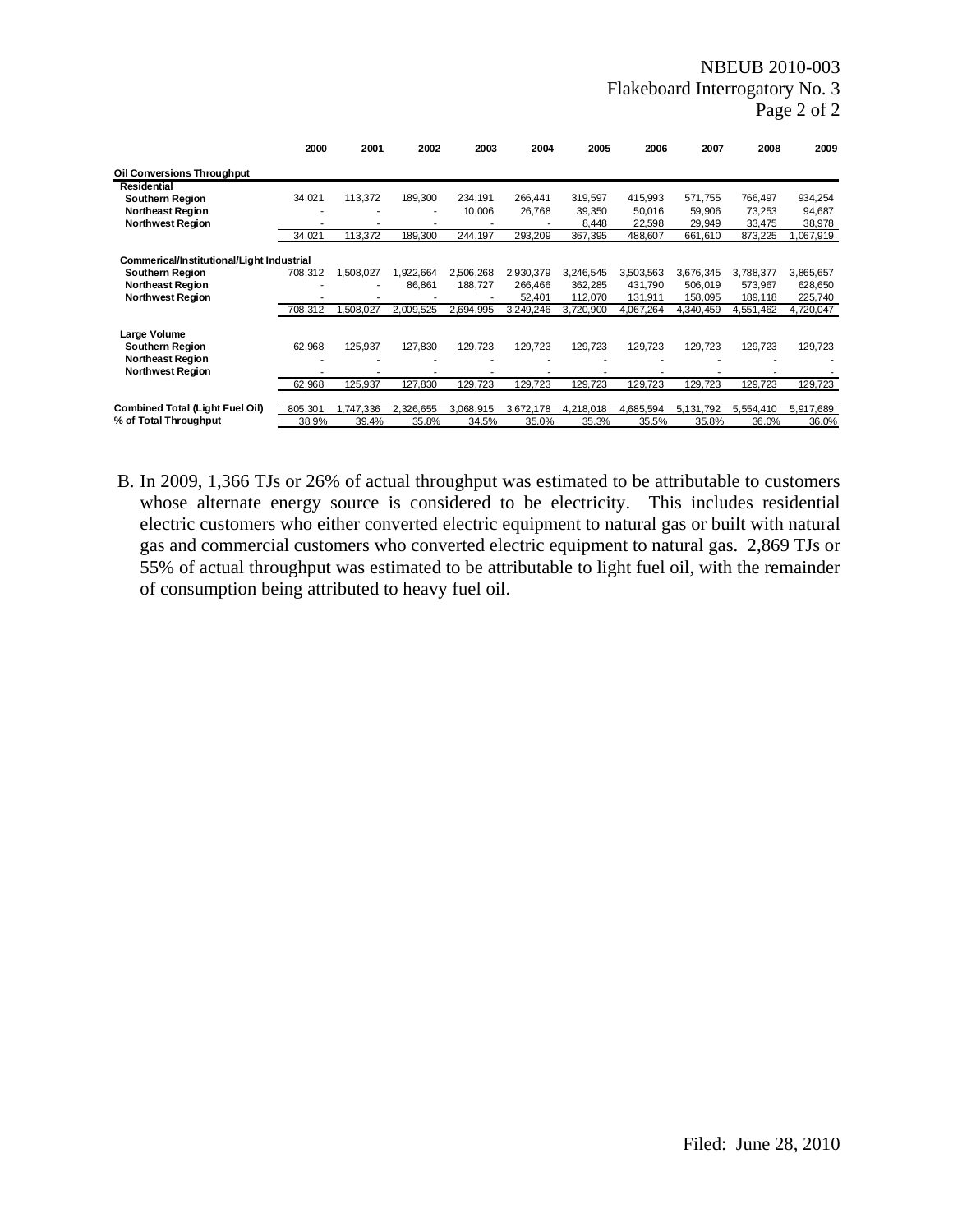## **Reference:**

## **Interrogatory:**

A. Identify the details of any occasion since 2000 on which EGNB was unable to attract investors in EGNB. Include in the details the amount involved, the reasons identified for such inability to attract investors, the timeframe of such difficulties and the outcome of such attempt(s) to attract investors. Provide all documents to support your response.

#### **Response:**

A. To date, EGNB has been able to attract sufficient investor interest to fulfill its capital requirements. However, EGNB notes that it's partnership agreement allows for non-Enbridge partners to liquidate their investment back to Enbridge in January of each year. In 2010, 31 New Brunswick based investors (by far the largest number of individuals ever) out of the 111 New Brunswick based investors and 184 independent investors liquidated all or part of their investment. EGNB believes the motivation for this large liquidation of units was due to the increased perceived risk of the investment as a result of information in the media in the fall of 2009.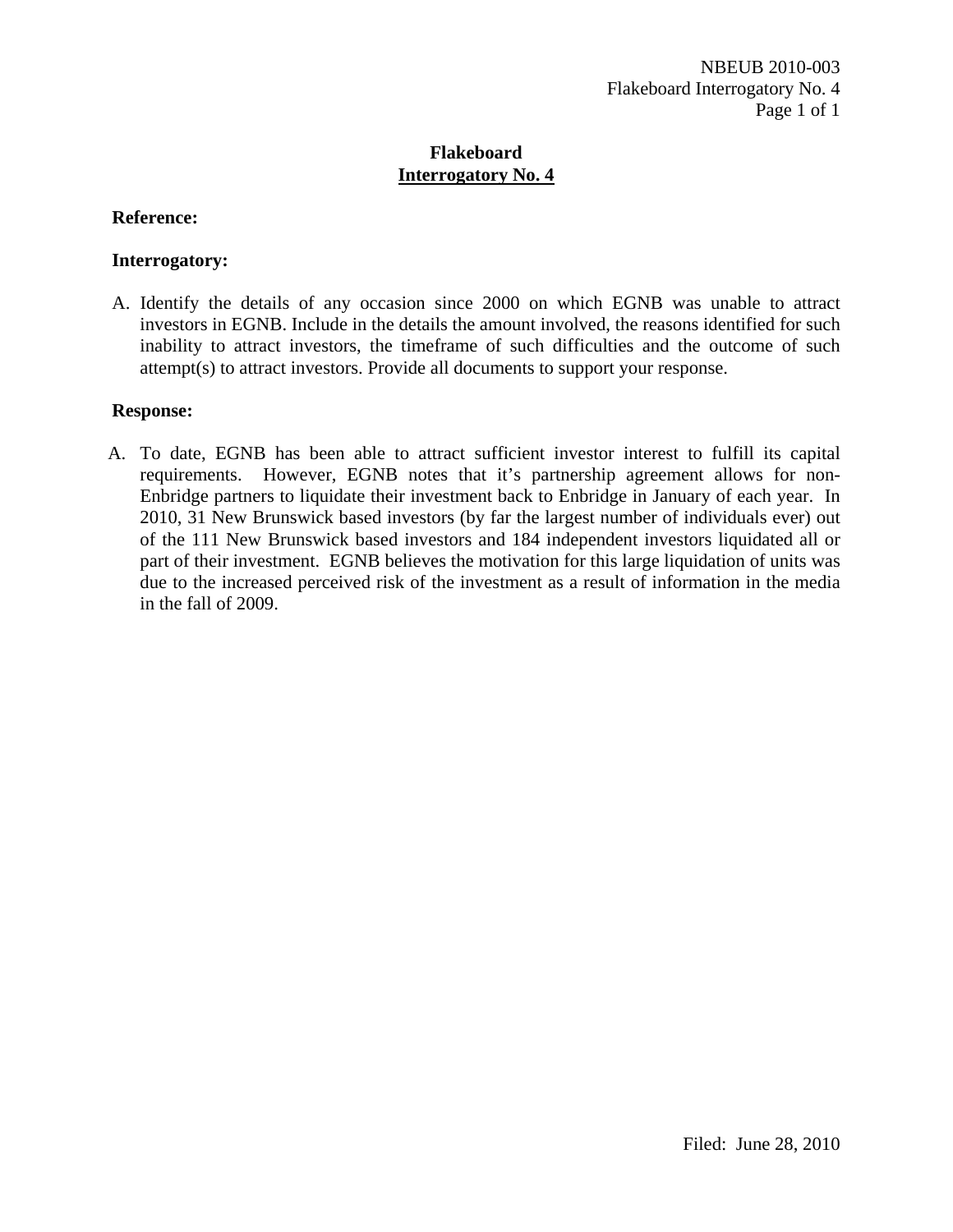**Reference:** Opinion on Cost of Capital by Kathleen C. McShane, filed June 7, 2010.

#### **Interrogatory:**

- A. With the exception of Heritage Gas in Nova Scotia and EGNB, please indicate all of the cases involving "greenfield" utilities in which Ms. McShane was involved as an expert giving evidence before a utility regulator with respect to the costs of capital. Include, as part of your response, the details of the utility involved, the regulated service provided by the utility, the name of the regulatory board and its relevant jurisdiction, as well as the approximate dates when such evidence was given or filed.
- B. What, if any, other cases of such a regulated greenfield utility is Ms. McShane aware within the United States or Canada? To the extent Ms. McShane is aware of others, please provide the same information with respect to such cases as sought in Part A above.

#### **Response:**

- A. Ms. McShane filed cost of capital evidence for Maritimes (NRG) before the Nova Scotia Utility and Review Board in January 1999 in its application for the natural gas distribution franchise in Nova Scotia. The franchise was subsequently awarded to Sempra Atlantic Gas. She also filed evidence for Centra Gas B.C., now Terasen Gas (Vancouver Island), before the British Columbia Utilities Commission in July 2002 and June 2005. Centra Gas is a natural gas distribution utility. She also filed evidence for the Mackenzie Valley Pipeline before the National Energy Board in January 2005. The Mackenzie Valley Pipeline is a proposed natural gas transmission pipeline. She filed evidence on behalf of Enbridge Southern Lights before the National Energy Board in June 2007. Enbridge Southern Lights is a diluent pipeline.
- B. In Canada, Ms. McShane is aware of Inuvik Gas, a gas distribution utility serving Inuvik, in the Northwest Territories, which began commercial operations in 2000. She is aware that the utility was exempted from regulation as a public utility by the Public Utilities Board of the Northwest Territories and is subject to light-handed regulation. She is not aware of any cost of capital evidence having been filed with the regulator.

In the U.S. Ms. McShane is aware of Frontier Natural Gas and Bangor Natural Gas. Frontier Natural Gas (formerly Frontier Energy) is a small natural gas utility which commenced service in 2002 in four rural North Carolina counties. As of November 2009, the company serves approximately 960 customers in six counties. Rates are market-based. Bangor Natural Gas was formed in 1997. The Company currently operates under a multi-year rate plan which was initially approved in 1998 and has been extended to 2011 in connection with Energy West's acquisition of Bangor Gas from Sempra Energy. The initial plan contained a 15% ROE trigger for earnings sharing purposes. The ROE trigger was increased to 30% as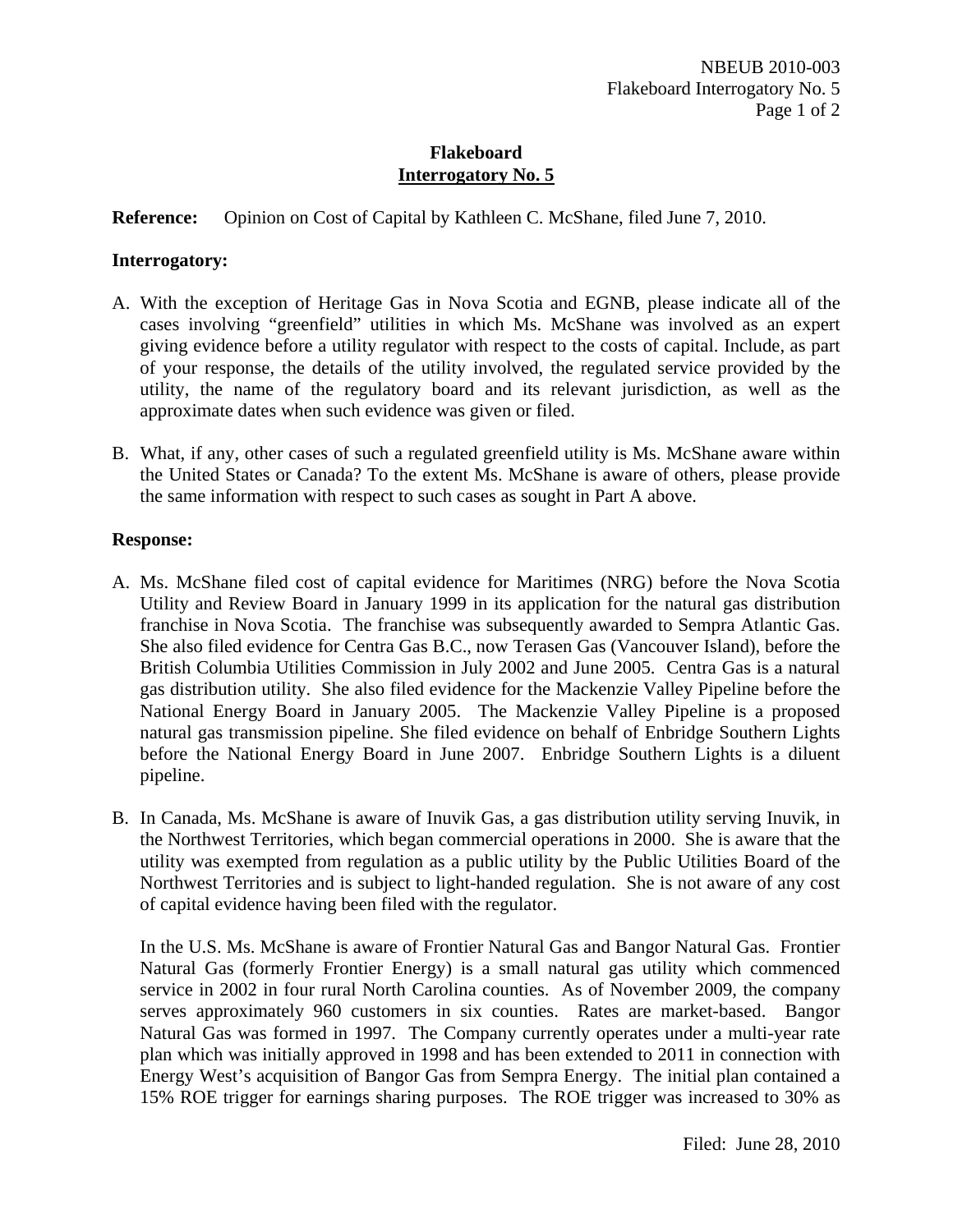part of the Energy West Acquisition. Earnings in excess of 30% are shared equally between ratepayers and shareholders. She is not aware of any cost of capital evidence having been filed with respect to those utilities.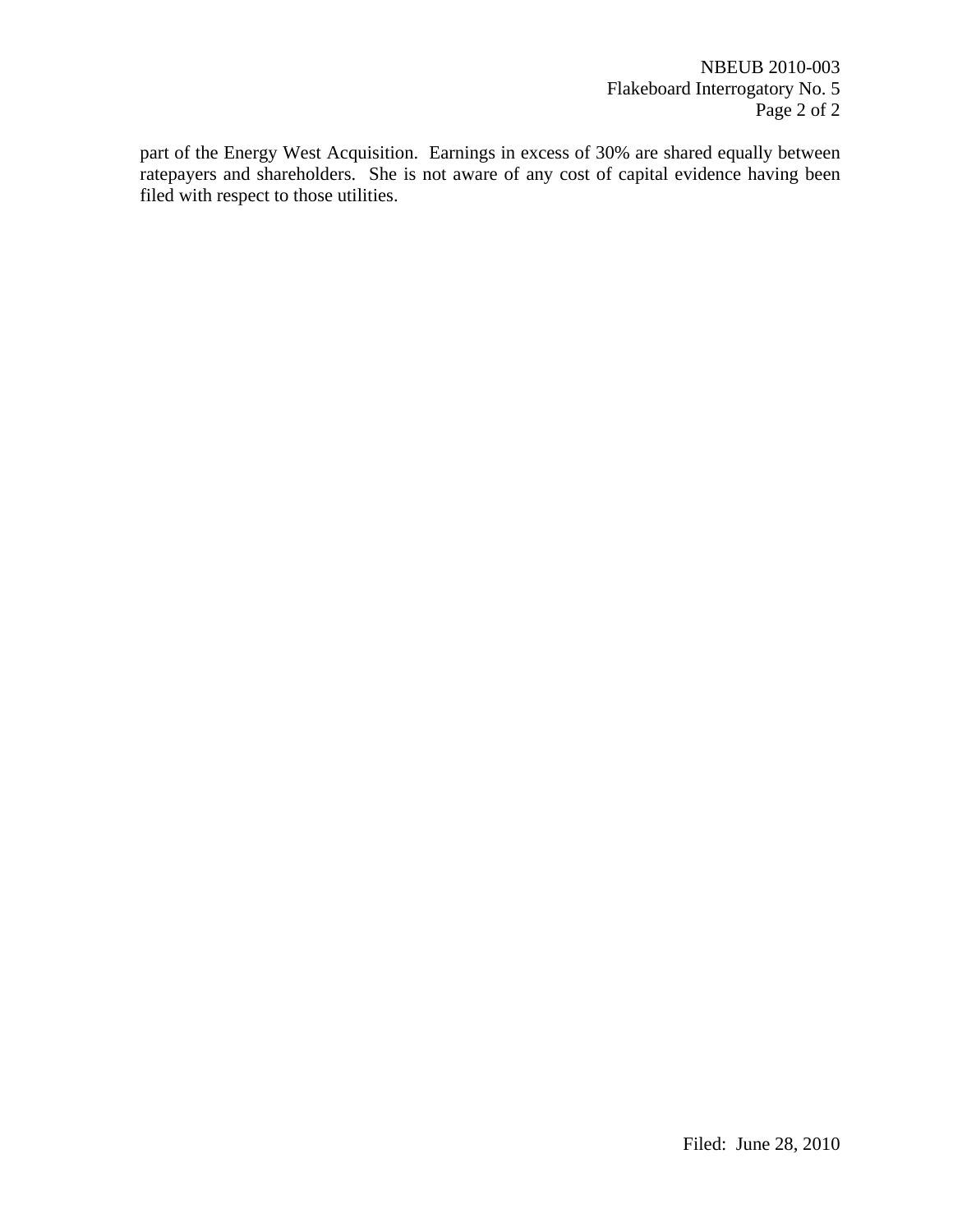**Reference:** Opinion on Cost of Capital by Kathleen C. McShane, filed June 7, 2010, page 15; references is made by Ms. McShane to an incremental risk premium in 2000 estimated at 200 to 300 basis points above the returns for mature gas distribution utilities.

#### **Interrogatory:**

Provide the details of how Ms. McShane determined that the incremental risk premium for EGNB adopted in 2000 was 200 to 300 basis points above the return for mature gas distribution utilities. Please provide all evidence and calculations to support such determination.

#### **Response:**

The conclusion was based on the testimony that Ms. McShane filed in NBPUB 299. A copy of that testimony is attached.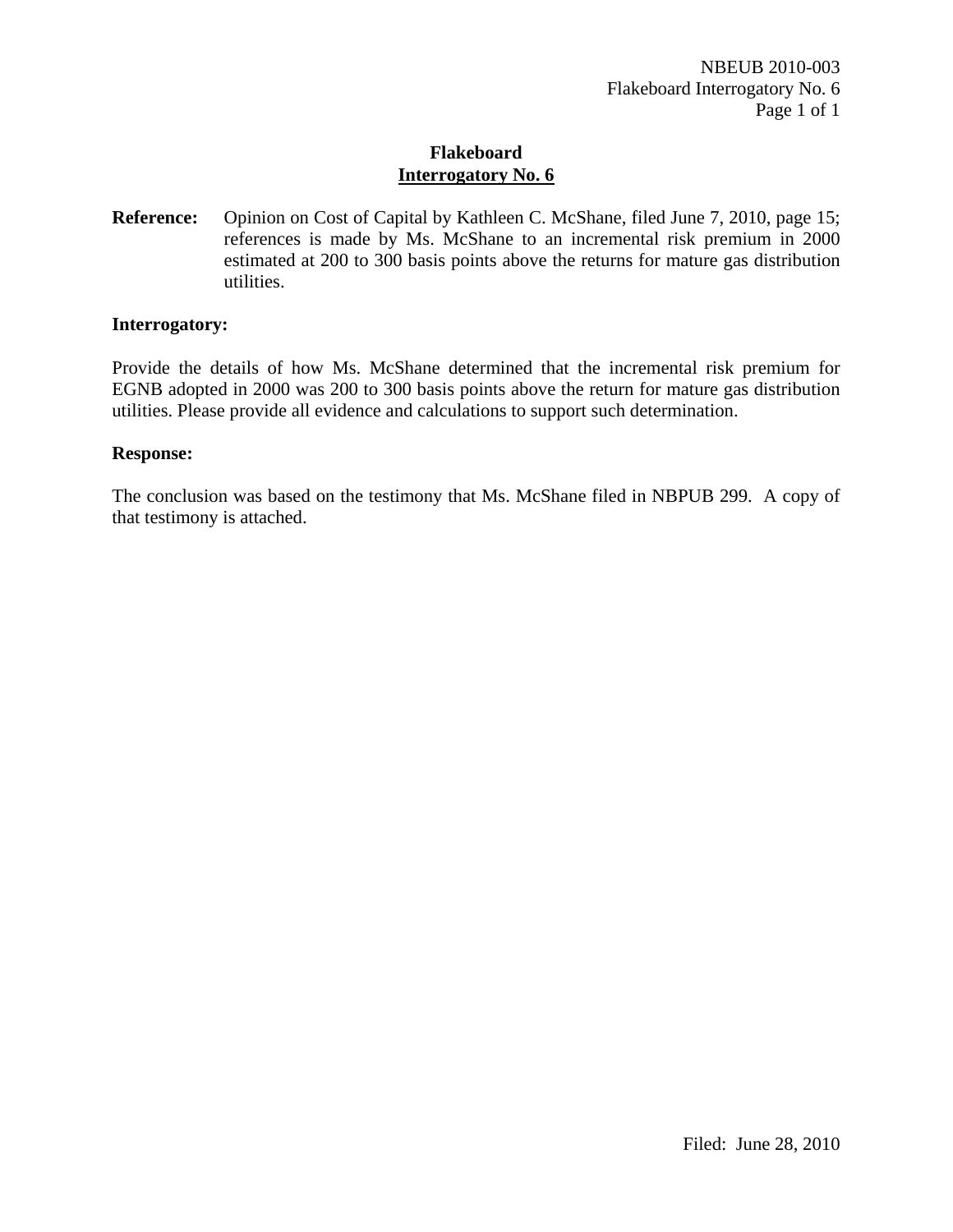**Reference:** Opinion on Cost of Capital by Kathleen C. McShane, filed June 7, 2010, page 6; Ms. McShane's evidence states: "Fair compensation of the capital committed to the utility provides the financial means to pursue technological innovations and …"

#### **Interrogatory:**

Please cite all technological innovations developed by EGNB since 1999, providing details of the same including the approximate cost of developing such innovation and the economic savings achieved by EGNB from the same.

#### **Response:**

The comment was intended to be a general statement, not specific to EGNB. Examples of technological innovations in the utility industries include electronic metering, computerized billing systems, computer systems to control and monitor gas flows, new piping and trenching techniques, and smart grid technologies.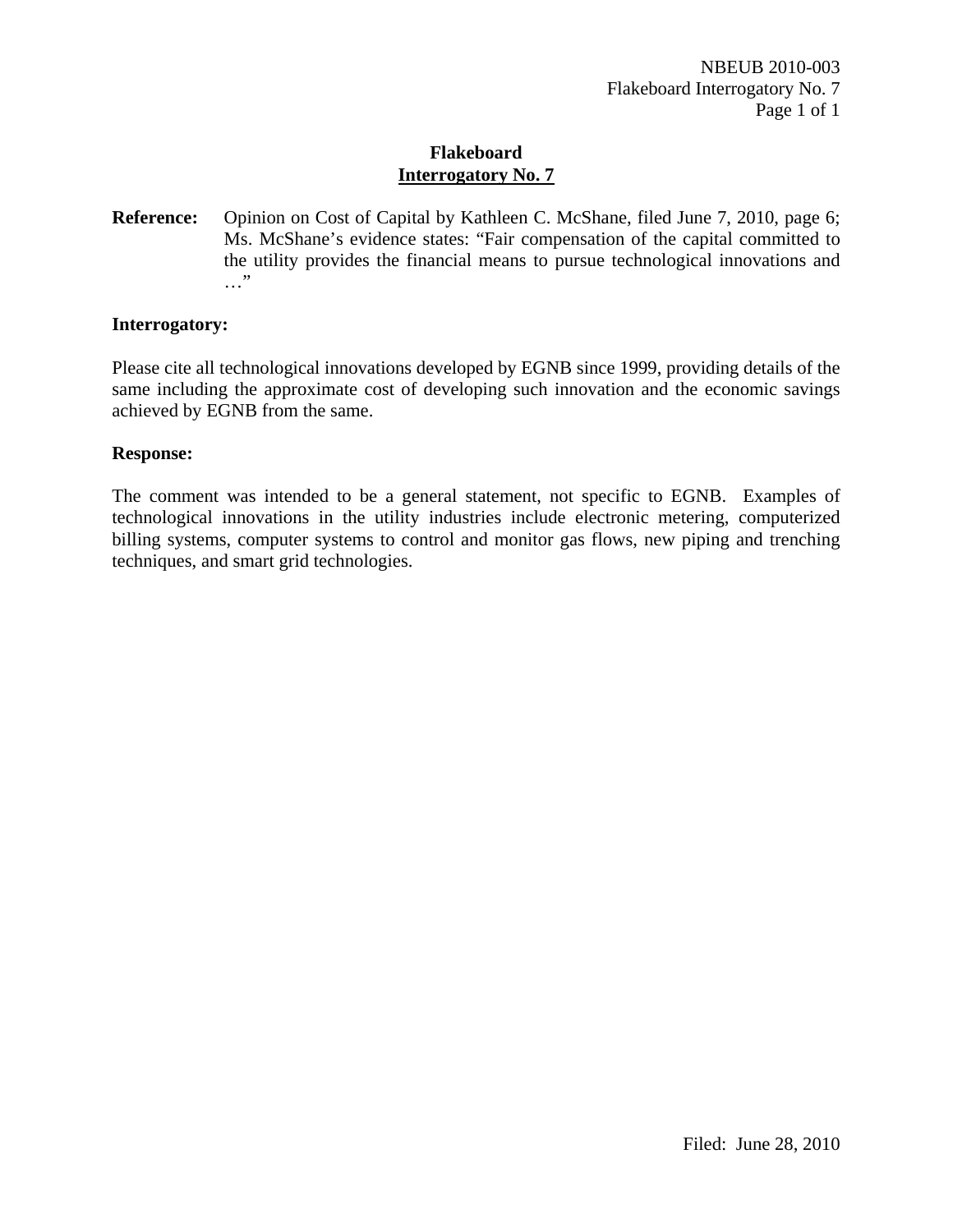**Reference:** Opinion on Cost of Capital by Kathleen C. McShane, filed June 7, 2010, page 14; Ms. McShane's evidence states: "Over the past five years, for every dollar that has been distributed there has been \$1.60 invested in EGNB, much of it coming from the existing partners."

#### **Interrogatory:**

- A. Provide the calculations and evidence to support this evidence.
- B. For all of the money invested in EGNB over the past five years and identify that portion which came from existing partners. In response to this, identify the precise nature of the investments so made.

#### **Response:**

A. As seen in the response to AWL Interrogatory No. 10(a), EGNB paid \$83.0 million in distributions to investors between 2005 and 2009. During that same period, as seen in the response to Board Interrogatory No. 3(3), EGNB raised \$130.3 million in equity. The \$1.60 arises from these figures  $(130.3/83 = 1.6)$ .

EGNB notes that in addition to the equity invested between 2005 and 2009, an additional \$131.0 million has been invested in the form of debt.

B. The following table provides a breakdown of the money invested in EGNB over the past five years (in \$ millions):

| <b>Source</b>       | <b>Amount</b> |
|---------------------|---------------|
| Debt                |               |
| - Existing Partners | \$131.0       |
| - New Partners      | \$<br>0.0     |
| Equity              |               |
| - Existing Partners | \$110.4       |
| - New Partners      | \$19.9        |
| Total               | \$261.3       |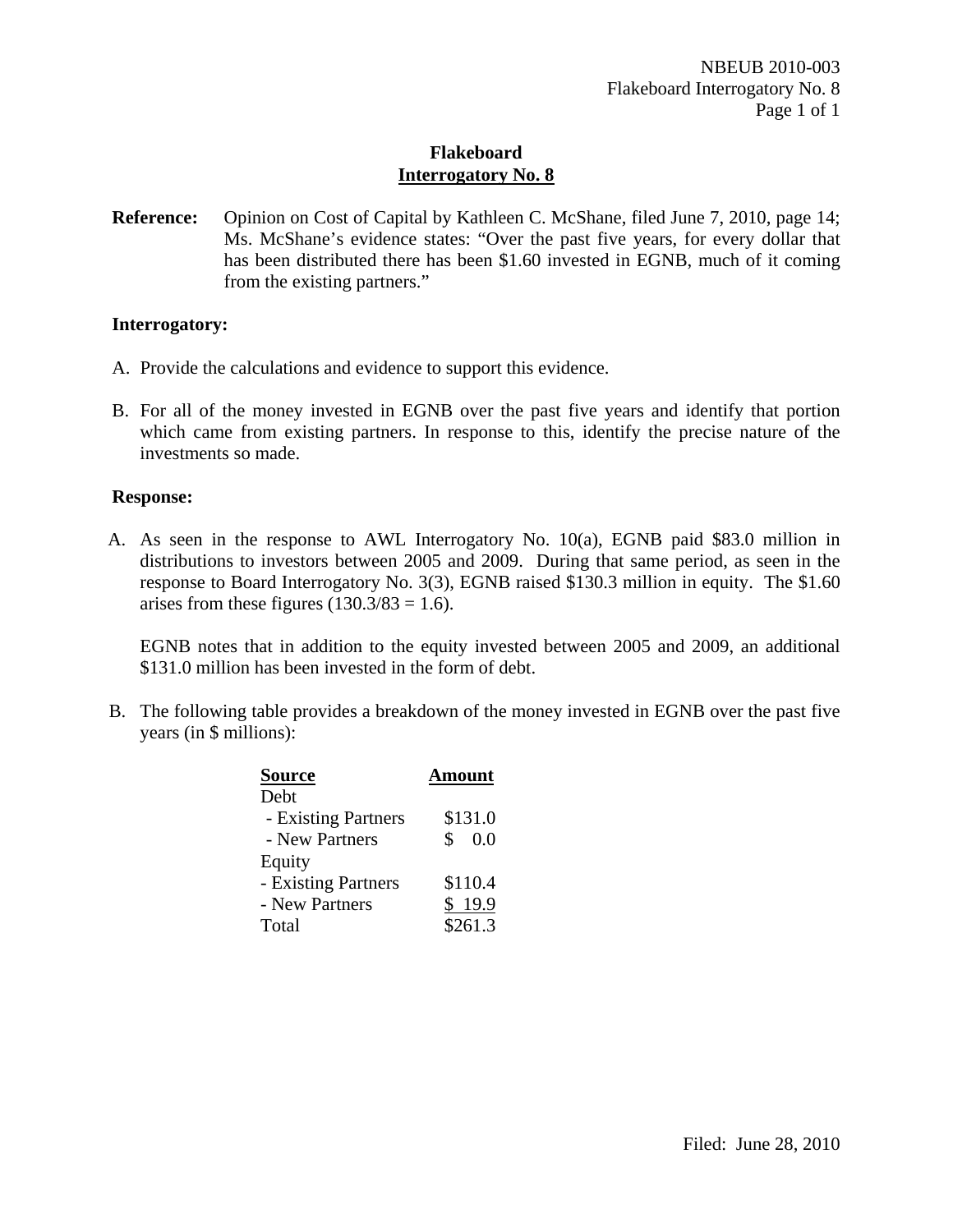**Reference:** Opinion on Cost of Capital by Kathleen C. McShane, filed June 7, 2010, page 18; Ms. McShane's evidence states: "In my judgment, it is unlikely that EGNB would, if rated by S&P, be assigned a business rating category any higher than …"

#### **Interrogatory:**

Please identify what Ms. McShane's qualifications and experience are with respect to such risk and debt ratings, and the basis for such "judgment".

#### **Response:**

As set out in Appendix F, Ms. McShane has provided cost of capital analyses, including business risk assessments, for a large number of the Canadian utilities that are rated by S&P. Her conclusion was based on her knowledge of these utilities, in conjunction with a regular review of the business risk assessments and ratings reports that are issued by S&P.